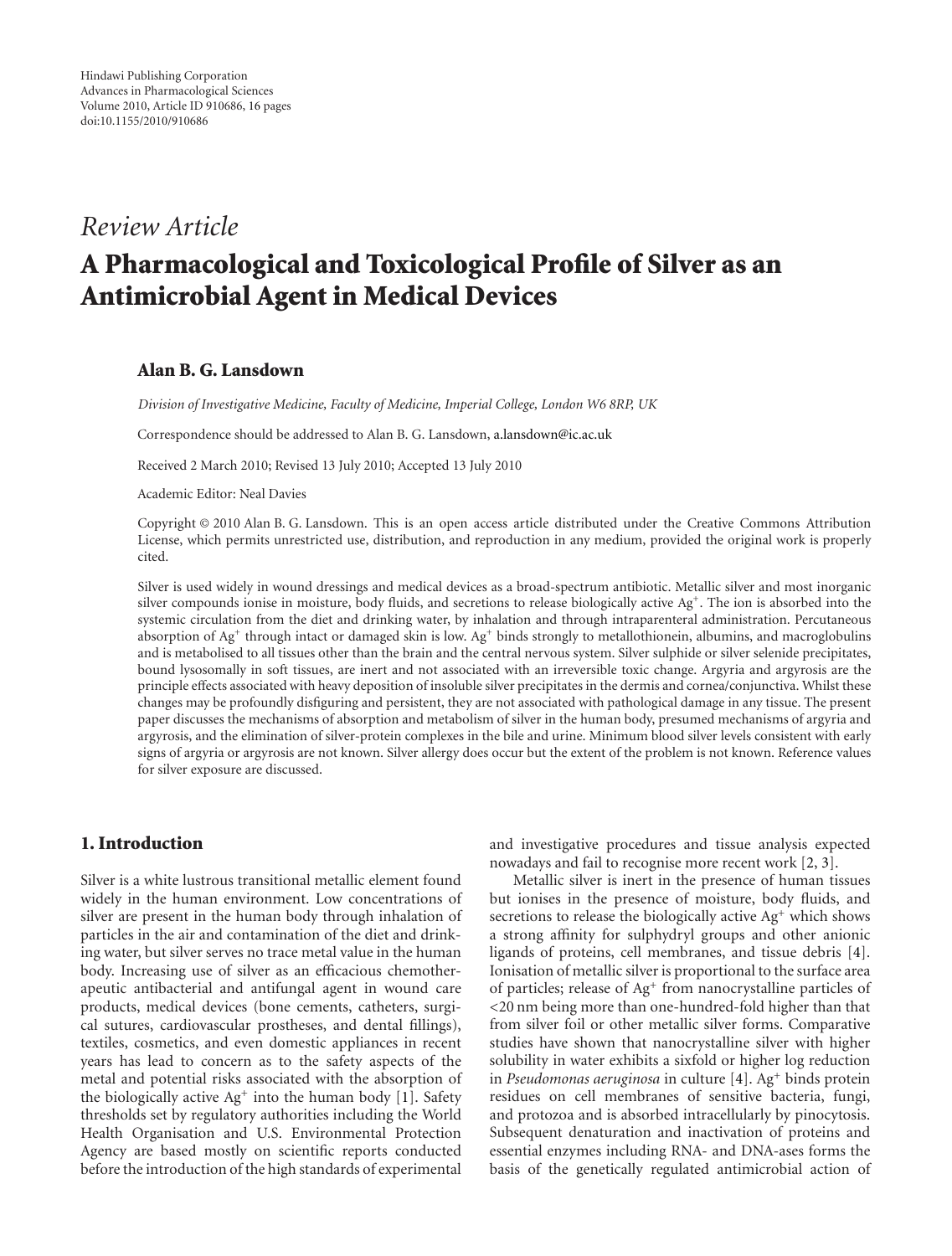silver [5, 6]. Silver-sensitive strains of bacteria and fungi have been shown to absorb and concentrate Ag<sup>+</sup> from dilute solutions (1 ppm) by an oligodynamic action, first described by the Swiss botanist Von Nägeli in 1893 [7]. Experimental studies suggest that concentrations of 60 ppm  $Ag<sup>+</sup>$  should be sufficient to control the majority of bacterial and fungal pathogens [4].

Recent advances in the biotechnology of medical devices and the ability to impregnate or coat alginates, polyurethane, silicones, and textile fibres with ionisable silver compounds now provide clinicians with efficacious means of overcoming infections in wound care and device-related infections which have proved costly in terms of hospital care and patient stress as well as being a major cause for fatalities [8–10]. Wound dressings, catheters, bone cements, dental devices, hygiene textiles, consumer products, and other products area treated with silver as antibiotic or preservative release bioactive Ag+ to achieve antibacterial or antifungal action. Limited evidence is available currently to show that nanoparticulate silver is an efficacious antiviral agent [11, 12]. Lara et al. have shown that silver nanoparticles exert antiviral action against HIV-1 at noncytotoxic concentrations, but these mechanisms of action which have not been fully elucidated involve virion binding, inhibition of replication, and inactivation [11].

Silver should be classified as a xenobiotic metal in the human body. Available evidence suggests that much of the ion released precipitates with chloride or phosphate anions or becomes strongly bound in the form of inert complexes with albumins or macroglobulins; some binds or is deposited in tissue debris [13, 14]. This bound ion is not available for antibiotic purposes but is of potential significance as a toxic factor [4, 15].

Clinical studies with antibiotic wound dressings have shown that most of the Ag<sup>+</sup> released into the wound bed is deposited superficially and that minimal levels are available for absorption [16]. Proteins in the systemic circulation and at sites of contact avidly bind the lower concentrations of Ag<sup>+</sup> released from antibiotic in in-dwelling catheters, cardiovascular devices, and orthopaedic cements, pins, and fixation materials. Occupational health studies demonstrate that greatest risk of silver absorption is anticipated following chronic exposures to silver and silver oxide dusts or silver nitrate particles or aerosol droplets, each of which has been associated with deposition of inert silver sulphide or silver selenide precipitates in the form of argyria and argyrosis in the skin (dermis) and eye (cornea and conjunctiva), respectively [17, 18]. Argyria may present as a profound cosmetic disfigurement which is not readily removed by surgical (dermabrasion) or chemical means [19], but it is not associated with tissue damage or dysfunction. Long-term usage of unregulated and medically unsupervised colloidal silver formulations marketed as nasal decongestants, therapies for allergic rhinitis, and other complaints of infective and noninfectious aetiology are well documented causes of argyria [19–21].

The anti-inflammatory effects of silver nitrate or nanocrystalline silver have been recognised experimentally in wound care, treatment of allergic contact dermatitis ulcerative colitis, and cystitis [22–26]. In dinitrochlorobenzeneinduced porcine or murine skin decreased inflammation following application of nanocrystalline silver was associated with lymphocyte apoptosis, decreased expression of proinflammatory cytokines, and reduced gelatinase activity. Silver nitrate (0.5%) evoked a wider level of cellular apoptosis but delayed wound healing. In a rat model of ulcerative colitis, administration of 4 mg·kg−<sup>1</sup> nanocrystalline silver intracolonically or 40 mg·kg−<sup>1</sup> orally significantly reduced inflammatory changes, partly through suppression of matrix metalloproteinase (MMP-9), tumour necrosis factor (TNF), and interleukin-*β* (IL-*β*) and IL-12 [24]. Other anti-inflammatory changes associated with intravesicular administration of nanocrystalline silver in murine cystitis included suppression of mast cells and urine histamine levels [25].

Wright et al. examining early events in a porcine woundhealing model noted that nanocrystalline silver in particular as used in wound dressings was an efficacious antibacterial agent and significantly promoted wound healing with rapid neovascularisation and suppression of metalloproteinases without compromising other essential events in the wound healing cascade [26]. Further studies are now indicated to confirm this action of nanocrystalline silver in human wound repair.

The toxicology of silver is not well documented and much of the available information concerning the release of Ag<sup>+</sup> from medical devices and other products intended for human use is ambiguous and widely scattered. Few relevant experimental studies in animal models are reported openly; whilst insufficient in predicting human risk from silver exposure, they do provide relevant information on cytotoxicity, intracellular management of Ag+, and routes of excretion [1, 14, 27–29]. It is my intention here to highlight progress on the safety assessment of silver in recent years and to emphasise the gaps in existing knowledge relevant to establishing realistic safety thresholds.

#### **2. Absorption and Metabolism of Silver**

Expressions of toxicity for any xenobiotic material are related directly to the amount absorbed into the body, its metabolism and accumulation in target organs, and cellular vulnerability to irreversible toxic change. Clinical and experimental studies have shown that metals absorbed into the body interact and compete for binding sites on carrier proteins, and that when protective mechanisms afforded by key metal-binding proteins like metallothioneins and the epidermal barrier function become saturated, toxic changes occur [30–32]. Silver is absorbed into the human body through ingestion, inhalation, intraparenteral insertion of medical devices, and through dermal contact, but the literature on silver absorption by all routes in humans is fragmentary, poorly correlated, and not strong statistically. Metabolic pathways are similar irrespective of route of uptake [1]. Much information on the uptake of silver as a cause of argyria and raised blood silver is derived from occupational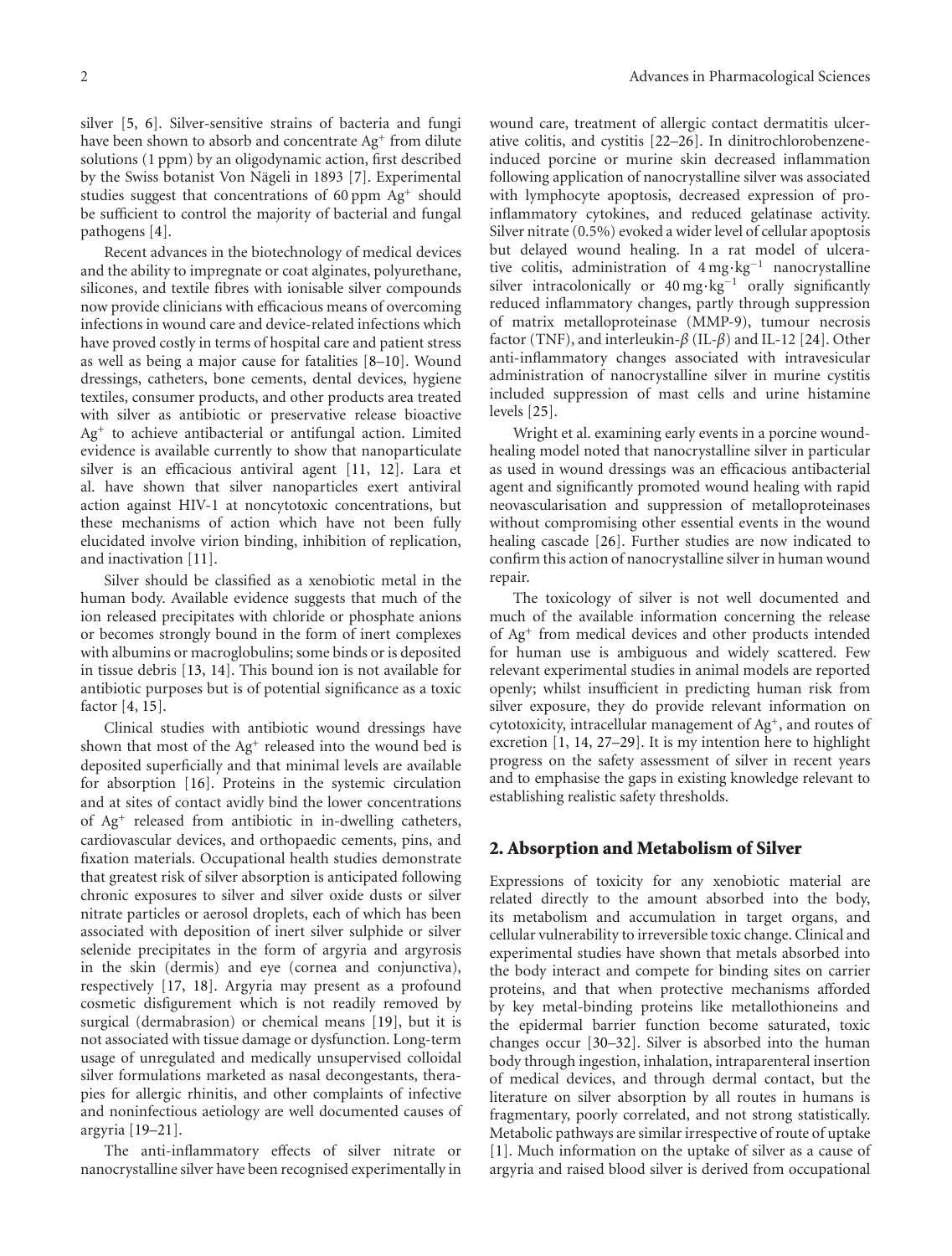health studies where workers have been exposed to silver and silver compounds over many years [3, 17, 33, 34]. From this data it is rarely possible to identify how much silver is absorbed into the circulation from the gastrointestinal tract, lungs, or percutaneous absorption or how much is retained, but urinary or faecal silver excretion may be informative [17, 35–37]. The maximum carrying capacity of human blood for silver is not known but is expected to relate to albumin and macroglobulin concentrations. Armitage et al. studied the uptake of silver in the blood of workers exposed occupationally to silver and reported levels ranging from 0.1 to  $23.0 \mu g \cdot L^{-1}$  with the highest levels in silver reclaimers [38]. Few objective studies on silver uptake and excretion are reported but Di Vincenzo et al. noted that in 37 workers exposed to silver in smelting and refining, mean silver concentrations in blood, urine, and faeces were <sup>11</sup> *<sup>μ</sup>*g·L−1, *<sup>&</sup>lt;*0.005 *<sup>μ</sup>*g·g−1, and 15 *<sup>μ</sup>*g·g−1, respectively [17]. Hair concentrations of silver were markedly higher at 130  $\pm$ <sup>160</sup> *<sup>μ</sup>*g·g−<sup>1</sup> compared to 0.57 <sup>±</sup> 0.56 *<sup>μ</sup>*g·g−<sup>1</sup> in controls.

*2.1. Oral Administration and Gastrointestinal Absorption.* Principle routes for buccal or gastrointestinal absorption of silver include

- (i) contaminated food,
- (ii) occupational exposures to metallic silver dust, silver oxide, and silver nitrate aerosols,
- (iii) drinking water (including use of silver : copper filters in water purification),
- (iv) silver nitrate or colloidal silver therapies in oral hygiene and gastrointestinal infection,
- (v) colloidal silver preparations labelled as "food supplements" or "alternative medicines",
- (vi) silver acetate antismoking therapies,
- (vii) silver amalgams used in dentistry,
- (viii) accidental consumption of silver nitrate or other colourless silver compounds.

Silver absorption through buccal membranes and gastrointestinal mucosae is determined by the ionisation of the silver source and availability of "free" Ag<sup>+</sup> to interact with protein receptors on cell membranes. Passive uptake is not indicated on account of the high reactivity of the silver ion and its binding capacity of sulphydryl, carboxyl, hydroxyl, and protein ligands on mucosal surfaces and cell debris. Biologically active Ag<sup>+</sup> readily binds and precipitates with organic constituents of food (phytate, fibres, etc.) and inorganic cations like chloride and phosphate greatly, thereby reducing absorption. Current estimates suggest that less than 10% of the silver ingested by humans is absorbed into the circulation [18], but this can be expected to vary widely according to the age, health and nutritional status, and composition of the diet.

Individual case studies like that conducted in a severely argyric patient following silver acetate antismoking therapy indicate that the amount of silver absorbed is low but that 18% of this is retained in the body [39]. After 2

years self administration of an antismoking remedy, this patient exhibited an estimated total body burden of 6.4 g silver with high levels of silver in forearm skin exposed to solar irradiation. Her blood silver levels increased marginally within 2 hours of administration of a radiolabelled  $(^{110m}Ag)$ silver acetate lozenge, and urinary silver excretion remained fairly constant over 7 days. Studies relating to the absorption and metabolism of silver from dental amalgams show good correlations between levels of silver eluting from dental amalgams and concentrations observed in soft tissues and in blood, hair, and urine [40, 41]. The famous "blue man" of Barnum and Bailey's Circus was believed to contain as much as 90–100 g of silver in his body with deposits in bone (0.21%), muscle (0.16%), kidney (0.24%), and heart (0.15%) but the reliability of silver quantitation in tissues in 1927 is questioned [42].

Presently, toxic risks associated with silver ingestion are low since most products releasing Ag<sup>+</sup> for oral or gastrointestinal hygiene have been removed from current pharmacopoeias and permitted lists in most countries in view of the risks of argyria [2, 3]. Silver is widely used in the purification of drinking water, and in the form of silver copper filters, has a major role in cleansing hospital water systems [43]. Average levels of silver in natural waters was at 0.2 *<sup>μ</sup>*g·L−1, and levels in drinking water (USA) that had not been treated with silver for disinfection purposes ranged from barely detectable to 5 *<sup>μ</sup>*g·L−<sup>1</sup> [44]. Water treated with silver may have levels of 50 *μ*g⋅L<sup>-1</sup>, with most of this silver present in a nondissociated form as silver chloride. Estimates suggest that the silver absorbed from drinking water represents a relatively low proportion to that absorbed from the diet which ranged from 7 to 80 *μ*g daily. The World Health Organisation considered in 1996 that on the basis of present epidemiological and pharmacokinetic knowledge, a lifetime intake of about 10 g of silver can be considered the human No Observable Adverse Effect Level (NOAEL) and that the contribution of silver from drinking water would be negligible [44]. Even in special situations as when silver is added to water for maintaining bacteriological quality, concentrations of silver of 0.1 mg·L−<sup>1</sup> (a concentration that gives a total dose over 70 years of 50% of the human NOAEL of 10 g) can be tolerated without risks to health [43, 44]. Greater risks are expected through uncontrolled use of colloidal silver products containing unspecified levels of ionisable silver which are commercially available in some countries as food additives, health supplements, breath fresheners, multipurpose antiseptics, topical therapies, and many other claims; many of which are not substantiated by scientific or clinical evidence [45–47].

Older studies document therapeutic administration or accidental consumption of high doses of silver nitrate as a cause of argyria and argyrosis, corrosive damage in the mouth or gastrointestinal tract, pain, and even fatality [48, 49]. Lethal oral concentrations of silver nitrate in humans have been estimated at approximately 10 g, but this is largely attributable to the strong acidity of the nitrate anion released and not Ag<sup>+</sup> absorbed [2]. Blumberg and Carey reported a case of a chronically ill 33-years-old lady who had supposedly taken oral silver nitrate capsules (30 mg silver daily) on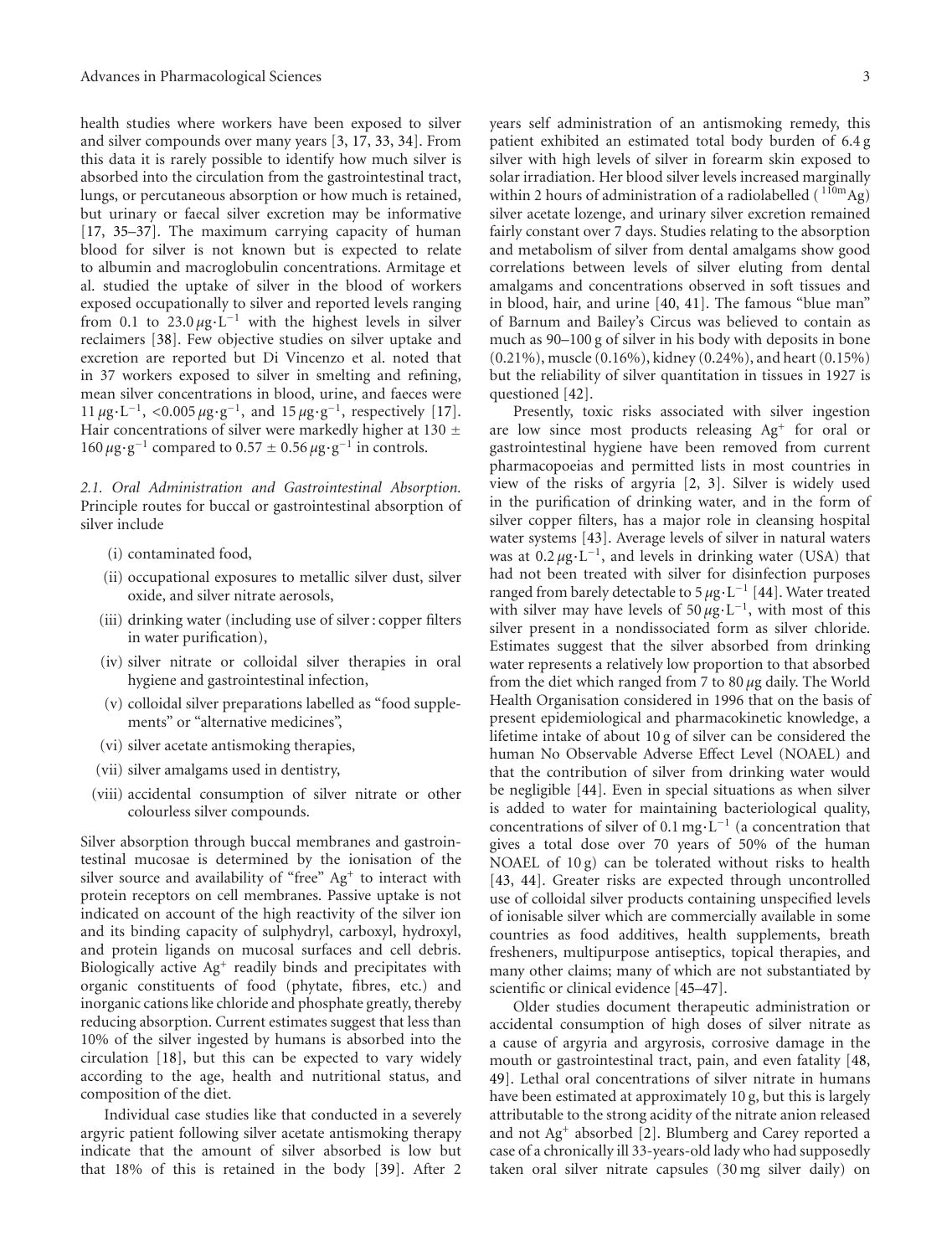alternate periods of 2 weeks for over a year (total dose 6.4 g) and who showed greatly elevated blood silver of 0.5 mg/L (normal ca 2.3 *μ*g/L) [48]. It is unclear whether ill health was in part due to the corrosive effects of the nitrate or to other causes but she developed generalised argyria even though her argyraemia declined slightly after 3 months following withdrawal of treatment. Several other cases are reported where intentional or accidental oral consumption of silver nitrate led to gastrointestinal lesions but where the actual amount of silver ingested is not known [49]. The low systemic toxicity of oral metallic silver is illustrated by a study of 30 healthy volunteers who consumed silver leaf (50 mg/day) for 20 days [50]. Apart from transitory changes in hepatic enzymes, the treatment was well tolerated without symptoms of argyria.

Animal models provide limited predictive information concerning the gastrointestinal absorption of silver. As in humans, silver nitrate solutions are highly irritant and potentially fatal at high doses in all species due to the anion, but the uptake of Ag<sup>+</sup> varies greatly. Thus rats, mice, and monkeys given silver nitrate (<sup>110m</sup>Ag) in drinking water absorb less than 1% of the silver administered within 1 week whereas in dogs, up to 10% may be absorbed [51]. From these experiments, the authors reasoned that a 70-kg man would retain approximately 4% of the dose administered. This extrapolation is seriously flawed on account of the imprecision of the experiments conducted and wide interspecies differences in gastrointestinal physiology and dietary requirements. Uptake and retention of silver was based upon patterns of intake and faecal excretion patterns but did not allow for secondary and tertiary excretion via the urine and hair [1, 17]. Biliary excretion is the principle route for elimination of silver from the human body.

*2.2. Inhalation.* Argyria and argyrosis provide unequivocal evidence for silver absorption following long-term inhalation of colloidal silver preparations or occupational exposures to silver or silver oxide dusts or silver nitrate [47, 52]. Detailed study of the uptake of silver through nasal and respiratory membranes has not been seen, but it is expected that inhaled silver or silver compounds ionise in mucoid secretions or alveolar pulmonary surfactants allowing Ag<sup>+</sup> to be absorbed through alveolar epithelia. Silver precipitates in lungs and is absorbed by alveolar macrophages, but it is unclear to what extent  $Ag<sup>+</sup>$  interacts with or is precipitated by the phospholipid content of this pulmonary surfactant, or whether this secretion acts as a barrier to absorption.

Di Vincenzo et al. evaluated 37 workers involved in silver industries and reported blood, urine, and faecal silver levels of  $11 \mu$ g·L<sup>-1</sup>, <0.005  $\mu$ g·g<sup>-1</sup>, and  $15 \mu$ g·g<sup>-1</sup>, respectively, compared to *<sup>&</sup>lt;*0.5 *<sup>μ</sup>*g·L−1, *<sup>&</sup>lt;*0.005 *<sup>μ</sup>*g·g−1, and *<sup>&</sup>lt;*1.5 *<sup>μ</sup>*g·g−<sup>1</sup> in nonsilver-exposed subjects [17]. They estimated that human exposure to the threshold limit values, set by the American Conference of Governmental Industrial Hygienists (ACGIH) and the European Union of  $0.1 \text{ mg/m}^3$  could lead to faecal excretion of 1 mg of silver daily, but that argyria is unlikely to occur at these exposure levels. Other research demonstrates that blood silver is much influenced by the solubility and ionisation capacity of environmental silver exposures. Thus, Armitage et al. showed that blood silver levels in melters, refiners, and silver nitrate producers exposed to soluble silver salts were in the range from 0.1 to  $23 \mu$ g·L<sup>-1</sup> whereas those exposed to metallic silver with considerably lower ionisation potential showed argyraemias of 0.2–2.8 *<sup>μ</sup>*g·L−<sup>1</sup> (control *<sup>&</sup>lt;*0.1 *<sup>μ</sup>*g·L−1) [38]. Neither group exhibited argyria. In a similar way, 27 silver reclamation workers exposed to airborne silver halides of low solubility at 0.005 to 0.240 mg/m<sup>3</sup> exhibited very low absorption with blood silver levels of 0.01 *<sup>μ</sup>*g·L−<sup>1</sup> [53].

Occupational health reports published before the introduction of stringent health and safety at work regulations show that inhalation of silver nitrate dust is a cause of bronchitis, squamous metaplasia, and pigmentation of the respiratory tract resembling anthracosis and siderosis [54]. Rosenman et al. [33, 34] examined 27 workers in a silver plant exposed to metallic silver, silver oxide, silver chloride, and silver alloyed with other metals and reported that those exposed to environmental silver contamination levels exceeding the recommended  $0.01 \text{ mg/m}^3$  (i.e.,  $0.04 0.35 \,\mathrm{mg/m^3}$ ) showed raised blood and urinary silver levels (blood Ag, *<sup>&</sup>gt;*0.27 *<sup>μ</sup>*g·100 mL−1; urine Ag, *<sup>&</sup>gt;*1.91 *<sup>μ</sup>*g·L−1), but that blood or urine silver levels did not correlate well with levels of environmental silver in work areas. A 29-yearsold man accidentally inhaled dust containing  $110m\text{Ag}$  and 65Zn in a minor nuclear reactor incident [55]. He was assumed to have inhaled about 100 nCi of each element, the specific activities being approximately 15 Ci and 3 Ci per gram respectively. Radio labelled silver was monitored in his lungs, urine, and faeces for up to 200 days. Faecal excretion persisted for at least 300 days. The half-life of silver in this patient was estimated to be 52 days.

Greater occupational risk may be experienced by those exposed to inhalation of airborne silver particles as used in impregnation of biomaterials and in plating. As Burrell demonstrated, nanocrystalline particles (*<*20 nm diam.) with a large surface to volume ration are expected to be dissolved more rapidly in moisture and achieve greater absorption [4]. This implies that increased silver dissolving in alveolar fluid will lead to greater lung volumes. Alveolar macrophages (dust cells) sequester a large proportion of silver particles inhaled, thereby limiting the amount available to dissolve in alveolar moisture or to invoke inflammatory changes. Reference values have not been set on this problem but some hygienists place the risk of nasal and pharyngeal inflammation at exposures as low as  $0.1$  mg/m<sup>3</sup> with particles of grain size *<*20 nm diameter [56]. Much research is needed in this area.

Extrapolation of human risk from inhalation toxicity studies of silver in animal models is complex in view of major interspecies differences in respiratory patterns and relative lung volumes [57]. Whereas absorption of silver in a dog's lung following intratracheal administration (equivalent to 1 *μ*gAg per cm2*.* daily) is low, rats exposed to nanoparticulate silver exhibited a rapid clearance pattern [58]. Alveolar macrophages were involved in mobilisation of silver released from silver nitrate, and silver precipitates were seen in alveolar phagolysosomes. Physiopathological evaluations have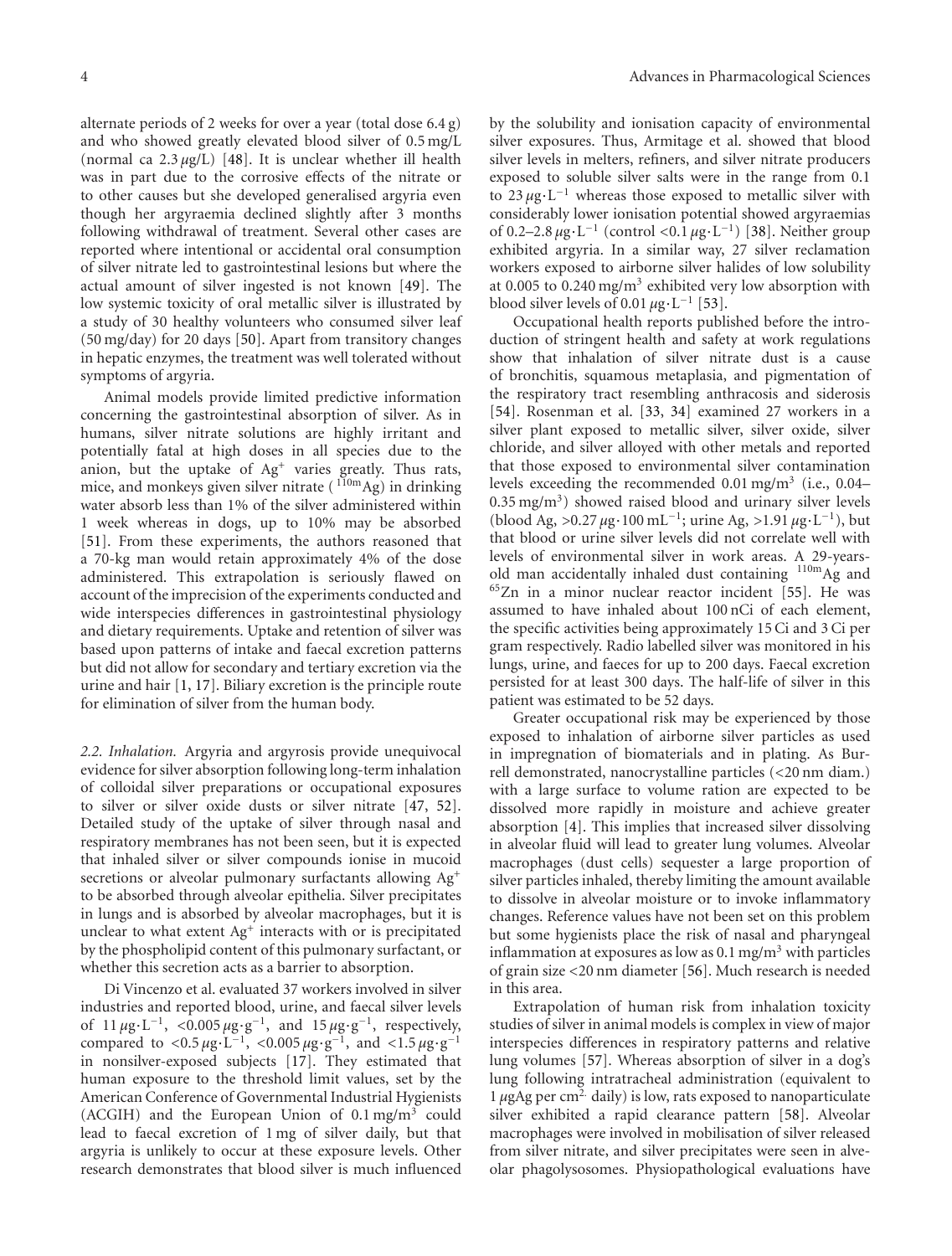indicated that in subacute (90 days) inhalation studies, rats exposed to nanosilver (18 nm diameter) for 6 hours daily the lung function was markedly depressed, and female rats exhibited a dose-related increase in inflammatory responses [59]. Thickening of alveolar membranes and granulomatous changes were reported after prolonged exposure to silver nanoparticles, but fatalities were not recorded.

*2.3. Dermal Contact and Percutaneous Absorption.* The majority of products containing silver or silver compounds for antibiotic purposes come into contact with human skin at some time, but clinical and experimental studies indicate that percutaneous absorption of silver is exceedingly low. Epidermal keratin and phospholipids of the epidermal barrier function provide effective barriers with exposed sulphydryl groups irreversibly binding free Ag<sup>+</sup>, in much the same way as other metallic elements [30, 60]. Where severe generalised argyria has been reported in occupational situations, it is expected that the greatest proportion of the Ag+ absorbed occurs through inhalation or through contamination of contaminated food and drinking water [52].

The increasing use of metallic silver, silver thread, or silver impregnates in textile fibres designed for hygiene purposes might be expected to lead to percutaneous absorption, increased blood silver, and some accumulation of silver precipitates in the skin in chronic exposures. However, risks of argyria through the use of silver antibiotics in textiles and hygiene clothing are negligible even where the skin is warm and hydrated [1]. As discussed in the recent conference "Biofunctional Textiles and the Skin" [61], concentrations of Ag<sup>+</sup> released for controlling dermatophytes and superficial bacterial infections were exceedingly low and sustained. Whilst more clinical research is necessary in this area, it is noteworthy that when a wound dressing containing 85 mg·100 cm−<sup>1</sup> was applied to the skin of patients with chronic ulcers for 4 weeks, blood levels of silver were not significantly different from control patients [16].

Tracer studies using 111Ag indicate that *<*4% of the total Ag<sup>+</sup> released from topically applied silver nitrate solution is absorbed through intact skin [62]. Very low but perceptible penetration of nanoparticulate silver was demonstrated in human skin *in vitro* with in Franz perfusion cells [63]. Median silver concentrations of 0.46 ng/cm<sup>2</sup> and 2.32 ng/cm<sup>2</sup> (range 0.43–11.6) were found in the receiving solutions of cells where the solution of nanoparticles was applied on intact skin and damaged skin, respectively. Granules of inert silver precipitate were detected in the stratum corneum and the outer layers of the epidermis by electron microscopy. Silver flux in damaged skin after 24 hours was  $0.62 \pm$ 0.2 ng/cm2 with a lag phase of *<*1 hour. Penetration of silver through guinea pig skin, which is similar in thickness to human skin, was estimated to be *<*1% in 5 hours [64].

Clinical studies have shown that silver sulphadiazine (100 g) in an amphiphilic formulation (Flamazine) is not noticeably absorbed through intact skin but in burned patients (*>*5% total body surface) and that percutaneous absorption increased in line with the severity of the wounds,

their depth and vascularity, and the concentration applied [35, 65]. Patients with *>*20% burns exhibited blood silver levels exceeding 200  $\mu$ g·L<sup>-1</sup> with the highest concentrations at 310 *<sup>μ</sup>*g·L−1, without argyria. Blood silver levels increased twentyfold within 6 hours to at least 40 *μ*g/L, rising to plateau after 4–7 days. Silver nitrate is appreciably more astringent than silver sulphadiazine and ionises more rapidly when applied topically as Strong Silver Nitrate (75%), silver nitrate sticks/pencils, or douches to remove warts, callus or undesirable granulations, but Ag<sup>+</sup> penetration is very low. Ag+ binds to epidermal keratin and blackens on exposure to solar radiation to give characteristic brownblack discoloration. Local skin discolorations rarely occur following application of sustained silver-release wound dressings and occupational contact with silver oxide and other ionisable silver compounds, but are not representative of true argyria which is long lasting. Experimental studies have demonstrated that silver precipitates in epidermal wound debris, proteins (albumins and macroglobulins) in wound exudates, or as relatively insoluble silver chloride in the skin surface exudates to be lost in normal repair processes [13].

*2.4. Miscellaneous Routes of Silver Absorption.* Silver is employed in catheters for renal drainage, central vascular insertion, intraventricular drainage in patients with hydrocephaly and cerebrospinal fluid disorders, and in indwelling intraperitoneal use [8]. A sustained release of Ag<sup>+</sup> from metallic silver, silver sulphadiazine, or other silver compounds is necessary to achieve antimicrobial efficacy, but the amount released into the circulation for binding plasma albumins and macroglobulins is not known. Schierholz et al. [15] considered that most of this irreversibly bound silver has no toxicological, physiological, or antimicrobial significance and that silver-coating or impregnation of medical devices is only effective clinically when the concentration of free Ag+ is increased and the effect of contact with serum proteins and inorganic anions minimised.

Isolated cases are reported where abnormally high blood or tissue silver levels has been associated with the use of silver in patients implanted with silver-containing heart valves, bone cements, and acupuncture needles but none show silver or Ag+-binding to be a cause of tissue damage. A 76-year-old patient implanted with total hip replacement was shown to have blood silver 1000 times higher than normal, but this declined rapidly following the removal of the prosthesis and silver-containing bone cement [66, 67]. During the following 2 years, her serum silver concentrations decreased from *>*60 to 20 times higher than normal, and the patient partially recovered from an idiopathic muscle paralysis. A second interesting case of raised blood silver related to the use of silver as an antibiotic or anticalcification additive in bioprosthetic heart valves [68]. The valve was withdrawn from clinical use for reasons other than the silver inclusion or Ag<sup>+</sup> release, but sheep implanted with silvered valves exhibited transitory increases in argyraemia to 40 ppb within 10 days of implant with decline to normal 30 days after surgery. Silver accumulated in the liver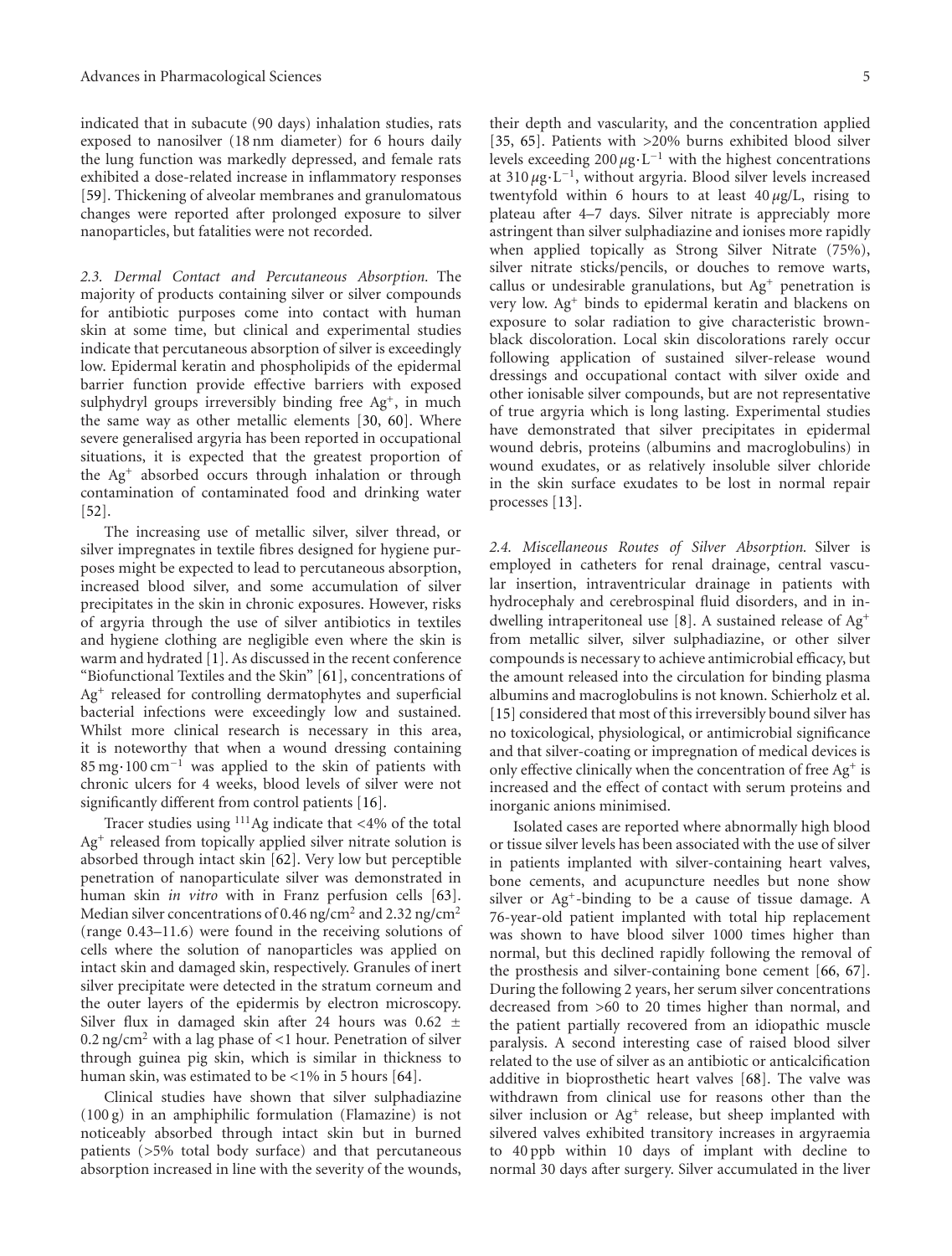(16.75 mg·g<sup>-1</sup> dry wt.), kidney (8 mg·g<sup>-1</sup>), lung, brain, and spleen ( $\leq 5$  mg·g<sup>-1</sup>) without evidence of toxicity.

Silver and gold acupuncture needles used in ancient Japanese "Hari therapy" for relief of muscular pains, fatigue, and other discomforts are potential causes of macular or more generalised argyria-like symptoms [69, 70]. Blood silver levels are not known from either report but the extent of argyria was related to the duration of acupuncture therapy and the number of needles inserted, and hence the quantity of Ag<sup>+</sup> released directly into the dermis. One 57-year-old lady is recorded as implanting 2,500 needles in 13 years to alleviate symptoms of rheumatic fever.

*2.5. Silver Metabolism.* Silver absorbed into the body as Ag<sup>+</sup> readily binds to intracellular proteins, notably serum albumins and macroglobulins for metabolism and distribution to bone and soft tissues. Experimental studies have demonstrated that Ag<sup>+</sup> actively absorbed from silver nitrate or silver sulphadiazine induces and binds the cysteine-rich proteins metallothioneins (MTs) I and II in metabolically active cells of the wound margin [14, 71]. MTs are major metal carrier proteins but also serve as cytoprotectants in binding toxic metal ions thereby reducing risks of cytoplasmic damage.

Controversies exist on the predominant routes of silver metabolism in the human body, its transitory or longer-term accumulation in kidney, liver, and bone, and its excretion patterns in bile, urine, hair, and nail [36, 39]. The biliary route of excretion predominates over the urinary route but urinary silver measurement may provide a convenient index of silver absorption by all routes and serve as a guide to the total silver content of the body at blood levels of *<sup>&</sup>lt;*<sup>100</sup> *<sup>μ</sup>*g·L−<sup>1</sup> [36, 65]. At higher concentrations, patterns of urinary excretion are irregular. Biological monitoring of workers exposed to long-term environmental silver residues has shown raised silver concentrations in hair, blood, urine, and faeces [17, 35], but faecal silver represents that excreted in bile plus the 90% or more ingested with food and not absorbed into the circulation. From their examination of 37 silver workers, Di Vincenzo et al. concluded that at recommended environmental concentrations of  $0.1 \text{ mg/m}^3$  (TLV), faecal excretion of silver would be about 1 mg daily [17]. Critical evaluation of reported clinical and experimental studies has shown that silver is not absorbed into neurological tissue but is bound as inert precipitates in lysosomal vacuoles of the blood brain barrier and blood-CSF barrier [72, 73].

#### **3. Manifestations of Silver Toxicity**

*3.1. Argyria.* Argyria is the principle manifestation of chronic inhalation or ingestion of metallic silver or ionisable silver compounds. Excessive absorption of Ag<sup>+</sup> over a long period leads to a state of silver "overload" in the circulation, where absorption exceeds the capacity of the liver or kidney to eliminate the metal in bile and urine, respectively. Argyria is characterised by the deposition of inert precipitates of silver selenide and silver sulphide in the connective tissue surrounding the vascular tissue and glands of the papillary layer of the dermis but not epidermis [52, 69, 70].

The fine deposits are inert, intracellular (lysosomally bound) or intercellular in distribution, and long lasting or permanent. The mild to profound blue-grey discolorations of the skin and nail bed occur mainly in light-exposed areas and on occasions may be severely disfiguring [19]. There is no evidence to associate argyria with cellular damage or altered sensory perception in the skin, and even in cases of profound discoloration, argyria is not life threatening. In severe cases of generalised argyria, the discolorations may be psychologically disturbing since they are not readily removed chemically or by surgical dermabrasion. Fatalities in patients with profound argyria or argyrosis have been attributed to pre-existing medical conditions and not silver-related aetiology. Argyrosis more specifically denotes silver precipitation in the cornea or conjunctiva of the eye and is regarded by some as a more sensitive indicator of silver exposure [33]. Whilst argyria is an unequivocal manifestation of chronic exposure to silver, on occasions, raised blood silver levels (argyraemias) are reported in silver workers where overt discoloration of the skin, eyes, mucus membranes, or nail bed are not recognised [35, 53].

The mechanism for dermal argyria is not fully understood but is thought to relate to imbalances in the local concentrations of soluble and insoluble complexes of silver in the middle or upper dermis and the action of lysosomal reductase [74]. Buckley and Terhaar argued that in the middermis, insoluble silver appears to be in an equilibrium with a variety of soluble forms of silver such as Ag<sup>+</sup> and silver mercaptides rich in cysteine and homocysteine, both of which are soluble at *>*pH 7. They considered that an increase in soluble silver content involves the formation of more insoluble silver by a reductive process represented by the equilibrium

$$
Ag^0 \ \xrightarrow{\ \ -e\ \ } \ Ag^+
$$

Formation of insoluble silver precipitate in dermal granules has been attributed to lysosomal action with the concentration of silver in lysosomes estimated to be 10−<sup>5</sup> M. They estimated that this molar concentration is "similar to the amount required to maintain oxidative stability of silver in dispersions such as Argyrol (a colloidal mild silver protein)". They also suggested that a critical concentration of soluble silver exists, below which any lysosomal reductase is inactive, and where silver remains solubilised. Whilst these assertions have not been challenged, more recent work implicates selenium as a central factor in the production of insoluble silver complexes in argyric states. Microanalytical studies have revealed a tenfold increase in selenium in skin biopsies of argyric patients and have implicated the element in the "detoxification" of silver [75]. X-ray emission spectroscopy of inert silver deposits in the kidney of a patient with generalised argyria showed that the particles were composed of silver selenide (Ag2Se) and not silver sulphide, suggesting that selenium was replacing the sulphide moiety [76, 77]. Silver selenide is a highly insoluble nontoxic material and not associated with reactive changes in tissue biopsies.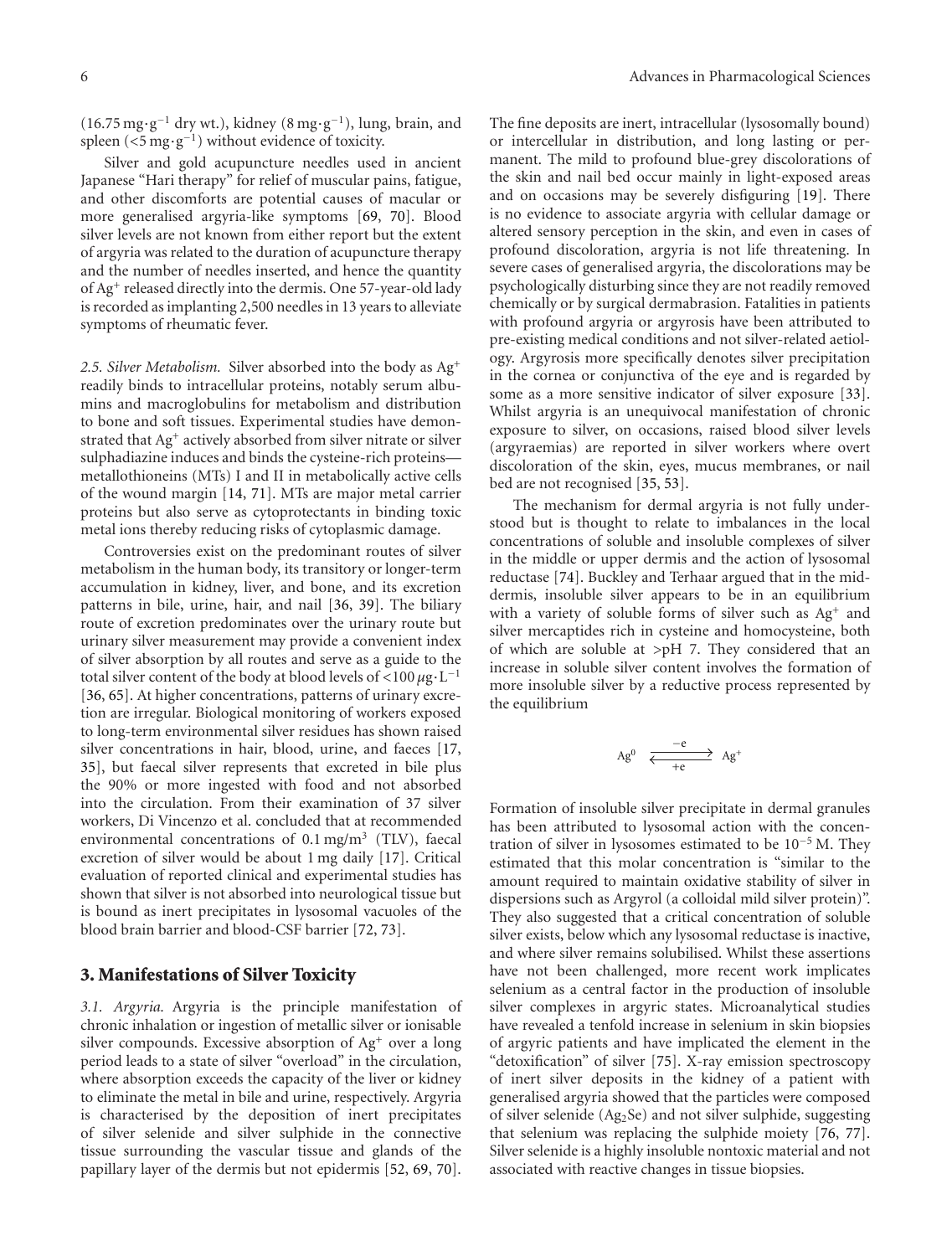Despite electron microscopic evidence to the contrary [74, 78], silver deposited in connective tissue around hair follicles, and sebaceous or eccrine glands do not migrate across the dermoepidermal interface to be excreted in desquamated keratinocytes or in glandular secretions [52]. Small amounts of silver sulphide deposited intercellularly in the dermis can be expected to be phagocytosed by dermal macrophages or eliminated through normal tissue repair process [79, 80], but in cases of generalised argyria the discolorations of the skin, buccal membranes, and hair and nail bed are expected to be long lasting or permanent. Whereas blood silver levels are usually greatly elevated in clinical argyria, argyraemia is not a reliable guide. Thus, Coombs et al. showed that patients treated with silver sulphadiazine for severe burns and showing blood silver of *<sup>&</sup>gt;*<sup>300</sup> *<sup>μ</sup>*g·L−<sup>1</sup> failed to show skin discoloration [65] whereas other cases of overt argyria failed to show correlation with elevated blood silver [81].

Melanin granules in the skin may protect against argyria by absorbing solar energy, but silver is not known to influence either melanocyte function or melanogenesis [52]. On rare occasions where argyric discolorations have been erroneously identified as melanoma-like lesions, silver sulphide (or silver selenide) deposits were attributable to Ag<sup>+</sup> leaching from silver sutures used earlier in eye surgery [82, 83].

*3.2. Argyrosis (Argyrosis Conjunctivae).* Argyrosis is defined as a dusky grey/blue pigmentation of the cornea and conjunctiva resulting from deposition of inert silver precipitates following chronic occupational, therapeutic, or environmental exposure to silver or soluble silver salts [33, 81, 84]. It is frequently a more sensitive outward sign of silver exposure than argyria, but like argyria it is not associated with pathological damage in any tissue. Therapeutic argyroses may have been known since the 17th Century when silver nitrate was used to treat epilepsy and venereal diseases and in the late 19th century when Credé et al. introduced silver nitrate as a prophylactic for neonatal eye disease [85], but more recent reports relate more to chronic occupational exposures to silver or the use of colloidal silver preparations for ocular infections [81, 84, 86, 87]. Exposure to silver in soldering, in particular, is held to be a common cause of argyrosis, but less commonly the use of silver in eyelash tints, jewellery work, therapeutic use of silver nitrate or colloidal silver preparations (notably 1% Argyrol, mild silver protein in eye drops), and industrial accidents are reported [88–93]. In each case, silver precipitates in the form of sulphide or selenide have been reported in the cornea, conjunctiva, lens, and lachrymal tissues with the severity reflecting the duration and severity of exposure, the ionisation of the silver compounds involved, and the nature of the exposure. The occupational risks of argyrosis and the toxicophysiological significance of the cytological changes are well illustrated in a study of 30 workers in silver nitrate and silver oxide manufacture [33, 81]. The conjunctiva was most frequently involved (20/30) with corneal pigmentation in 15 workers following a mean exposure period of 5 years. Slit lamp and visual acuity tests revealed more profound

pigmentation of the caruncle and semilunar folds of the conjunctiva, and with corneal changes affecting the limbus, Descemet's membrane and peripheral cornea. Lens changes were noted in 4 patients. Electrophysiological tests revealed a lack of retinal damage in all volunteers, but 10 reported decreased night vision and a significant association between this nyctalopia and pigmentation of the conjunctiva/cornea. Cauterisation using lunar caustic and the use of silver nitrate to stem haemorrhages have been associated with corrosive damage and corneal opacities mainly attributable to the caustic action of the nitrate anion [92, 94]. On occasions, discolorations attributable to silver precipitates in conjunctiva, cornea, or lachrymal gland tissues have simulated melanoma, but correct diagnoses have been provided by biopsy examination and records of patients' clinical histories [82, 83, 95].

Correct diagnosis of argyrosis has been aided by confocal and specular microscopy, X-ray analysis, and electronmicroscopy, but the deposition of silver precipitates in various circumstances has varied greatly according to the type of exposure and the ionisation patterns of the silver compounds implicated. In a study simulating Credé's preventive therapy with 1% silver nitrate therapy for neonatal eye infections (*ophthalmia neonatorum*), a lamellar keratectomy from a very young treated child revealed electron dense granules 100–300 nm in diameter deep in the corneal stroma [96]. In contrast, in an accident victim exposed to silver nitrate in an explosion, silver precipitates were more widely distributed in the eyelids, conjunctiva, and superficial layers of the cornea with diffuse particles located in the epithelial basement membrane, Bowman's layer, and Descemet's membrane [90]. Silver-rich particles in the deep corneal stroma were lysosomally bound in connective tissues or free within intercellular spaces and associated with tissue debris, similar to those reported in silver-related dermal injuries. The mechanism of argyrosis has not been investigated in detail, but it is expected to follow a similar pattern to that in argyria [86, 87]. High-selenium and silver-intracellular precipitates were prominent in the region of the rough endoplasmic reticulum as demonstrated using X-ray microanalysis with energy dispersive technology (EDAX) [86].

*3.3. Silver in Soft Tissues.* The skin (and its appendages), eye, brain, liver, kidney spleen, and bone marrow are listed as principle target tissues for silver deposition following systemic absorption [3, 17, 21, 33, 42]. Critical analysis of published literature revealed that despite claims of neurological damage in clinical and experimental studies, silver is not absorbed into the brain and central or peripheral nervous systems, and there is no substantive evidence that it passes across either the blood brain barrier or blood-CSF barrier in any species [72, 73]. Silver acetate when used as deterrent to smoking evokes a bitter taste in the presence of tobacco smoke but is otherwise safe and effective [39]. Elsewhere, Westhofen and Schafer [79] presented a case of a patient with generalised argyrosis associated with progressive taste and smell disorders, vertigo, and hypesthesia. The findings were ratified by chemosensory and electrophysiological tests, and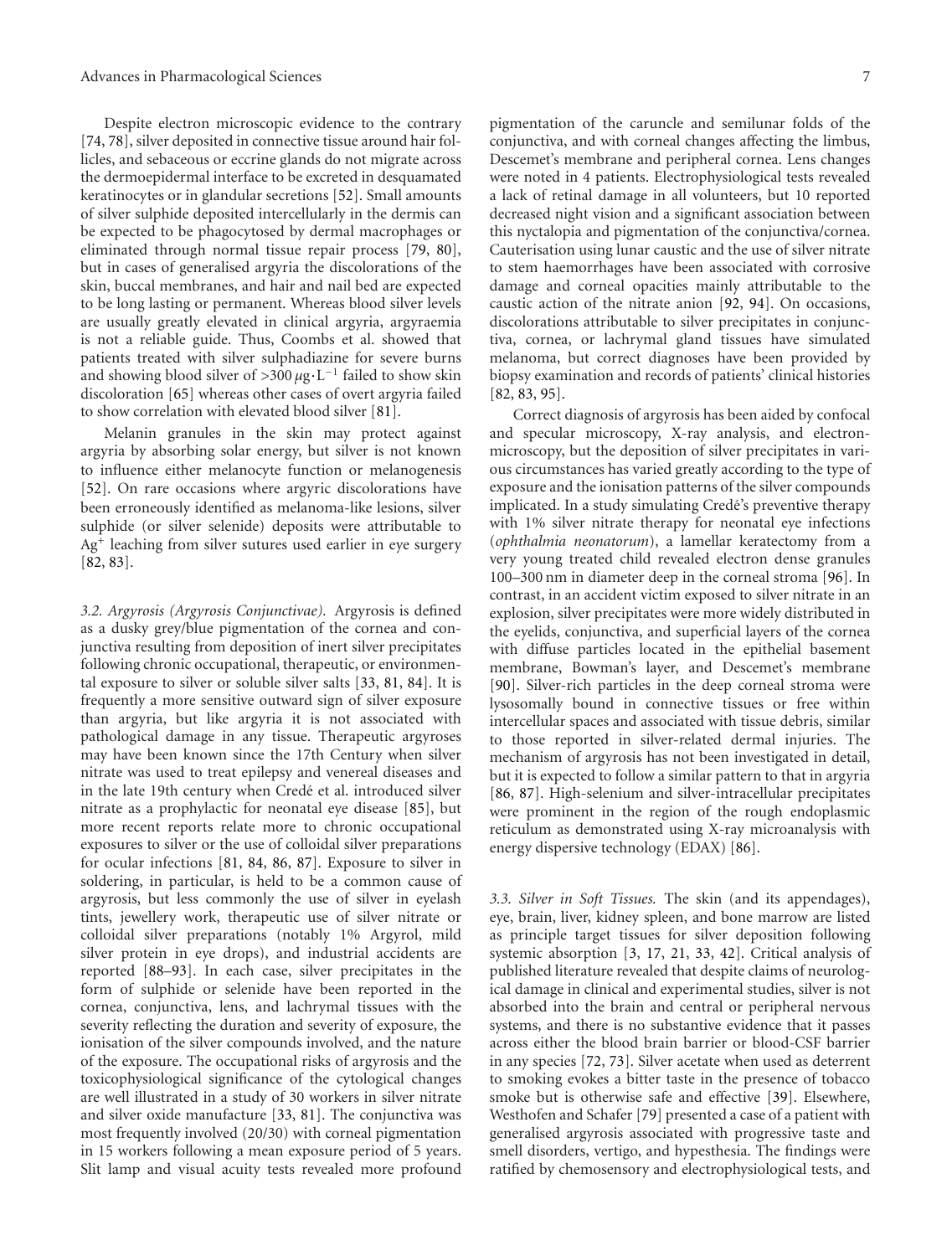hypogeusia and hyposomia were checked using subjective and olfactory tests but apart from electron-dense deposits of silver sulphide in macrophages and along perineuria and nerve tracts no histological damage was recorded using light or electron microscopy.

Clinical and experimental studies regularly list the liver as the principle organ for silver accumulation and elimination, but apart from transitory changes in certain metabolising enzymes, no evidence is seen to show that even in patients with blood silver of *<sup>&</sup>gt;*<sup>200</sup> *<sup>μ</sup>*g·L−<sup>1</sup> or advanced argyria, silver is a cause of irreversible pathological hepatic damage [65, 97, 98]. Daily administration of 50 mg silver leaf to 30 healthy volunteers for 20 days led to transitory increases in blood phospholipid, triglycerides, cholesterol, glycaemia, and associated enzymes, but no functional changes in the tissue [50]. Electron microscopy has confirmed that in patients with high hepatocellular silver deposition (up to14  $\mu$ g.<sup>-1</sup> wet weight), the precipitates are inert, lysosomally bound, and presumably extruded into bile ducts as a normal physiological process [65, 99]. Experimental studies in animal models have shown variations in hepatic management and biliary excretion of silver. Intravenous injection of dilute silver nitrate was associated with biliary excretion patterns of 0.25 *<sup>μ</sup>*g·kg−1/min. in rats, 0.05 *<sup>μ</sup>*g·kg−1/min. in rabbits, and 0.005 *μg*/.kg<sup>-1</sup>/min. in dogs [100]. As in other tissues, Ag<sup>+</sup> evokes and binds MT-1 and MT-2 and is eliminated innocuously in bile without morphological change [101]. Subacute (28 day) toxicity tests showed that rats tolerated massive doses of 1000 mg·kg−<sup>1</sup> nanoparticulate silver (60 mn) without significant changes in body weight, but that at doses of *<sup>&</sup>gt;*300 mg·kg−1, increased alkaline phosphatase and cholesterol levels may reflect functional liver changes in the tissue [102]. Klaassen confirmed that faecal excretion is greatly superior to biliary elimination for silver and that in 110mAg-labelling experiments, bile concentrations within 2 hours of intravenous administration were 16–20 times higher than in plasma, reflecting clear dose-related plasma to bile gradients [103]. Faecal excretion accounted for 70% of the administered dose compared to *<*1% in urine. The study also emphasised marked interspecies differences in silver metabolism and excretion, with rabbits excreting the metal at a tenth of the rate seen in rats and dogs at one hundredth of the rate. Experimental studies in rats have also demonstrated that copper and the antioxidants selenium and vitamin E can influence the hepatobiliary transport and retention of silver in the liver [104–106]. Copper and silver are known to interact in MT and caeruloplasmin binding whereas selenium exhibits a strong tendency to precipitate silver as silver selenide, thereby promoting silver retention in the tissue [105].

Urinary excretion of silver is appreciably lower than biliary elimination and provides a less accurate measure of silver absorption by all routes. Clinical studies in burnwound patients treated chronically with silver sulphadiazine suggest that a "threshold" of about 100 *<sup>μ</sup>*g·L−<sup>1</sup> blood silver exists and that above this level urinary secretion is variable [36, 65]. In a severely argyric patient, 18% of an oral dose of 110mAg was retained in the body for up to 30 weeks [39]. The argyraemia in this patient 2 hours after treatment was

low (4.5  $\times$  10<sup>-4</sup>% of the dose administered), and a small proportion of the original dose was excreted in urine over the next 7 days. Neither study provided evidence of renal damage or functional impairment in a total of 23 patients subjected to known concentrations of silver. In contrast, mild increases in renal N-acetyl-B,D -glucosaminidase were reported in 4 of 27 workers exposed to silver occupationally, but the significance of this change is unclear [34]. Other occupational health studies confirm renal management and excretion of silver with no obvious pathological effects [17, 33, 34, 53].

Renal pathology is an expected risk where silver nitrate is instilled into the renal pelvis or ureter as a therapy for filarial worm infestations like *Wuchereriay brancrofti* (chyluria)*,* which represent major health risk in Southeast Asian countries [107–109]. Renal and hepatic failure, acute necrotizing ureteritis, obstructive nephropathy, and papillary necrosis have been reported following injection of up to 3% silver nitrate, although practitioners consider that the therapy is a "safe and minimally invasive treatment" for chyluria [107, 110].

The low nephrotoxicity of silver in the urinary tract has been confirmed in experimental studies in rodents given silver nitrate intravenously or in drinking water [111]. Silver precipitates have been observed on glomerular basement membranes, arteriolar endothelia and elastic laminae, without obvious structural damage [112, 113]. Berry et al. noted high levels of renal selenium sulphur and silver in the precipitates in renal membranes and interpreted the role of selenium as a cytoprotective agent [111]. As in human studies, precipitates of silver sulphide or silver selenide were lysosomally bound. Renal toxicity was not recorded in mice given high doses of 65 mg·kg−<sup>1</sup> silver nitrate daily for up to 14 weeks [100].

The ability of silver sulphadiazine (SSD) and silver nitrate to evoke changes in white blood cell populations (WBC) following therapy in burn wounds is equivocal [114, 115]. Since its introduction in 1968 and clinical marketing in the USA in 1973 [116], SSD has been frequently documented as a cause of leukopenia and lowered granulocyte counts, but these changes have normalised when therapy has been discontinued. Thus, Thomson et al. [117] recorded reduced white blood cell counts (WBC) of  $\leq$ 5000/mm<sup>3</sup> in burnwound patients treated with either SSD or silver nitrate within 3 days of injury (40 of 84 after SSD and 13 of 30 following silver nitrate therapy). Choban and Marshall confirmed this risk in patients with 15% total body surface burn wounds, but demonstrated that WBC normalised when SSD or silver nitrate therapy was withdrawn with no further complications [118]. In their view, SSD-induced leukopenia should be viewed as a "self-limiting phenomenon that does not increase the incidence of infectious complications nor affect the final outcome". Nevertheless, burnwound strategies should predict that where WBC fall to less than 2000/mm−3, SSD therapy be terminated as a precaution [119]. The mechanism for postburn leukopenia is imperfectly understood. Whilst *in vitro* and experimental studies in mice indicate that SSD can suppress leukocyte progenitor cells in the bone marrow [120, 121], in a clinical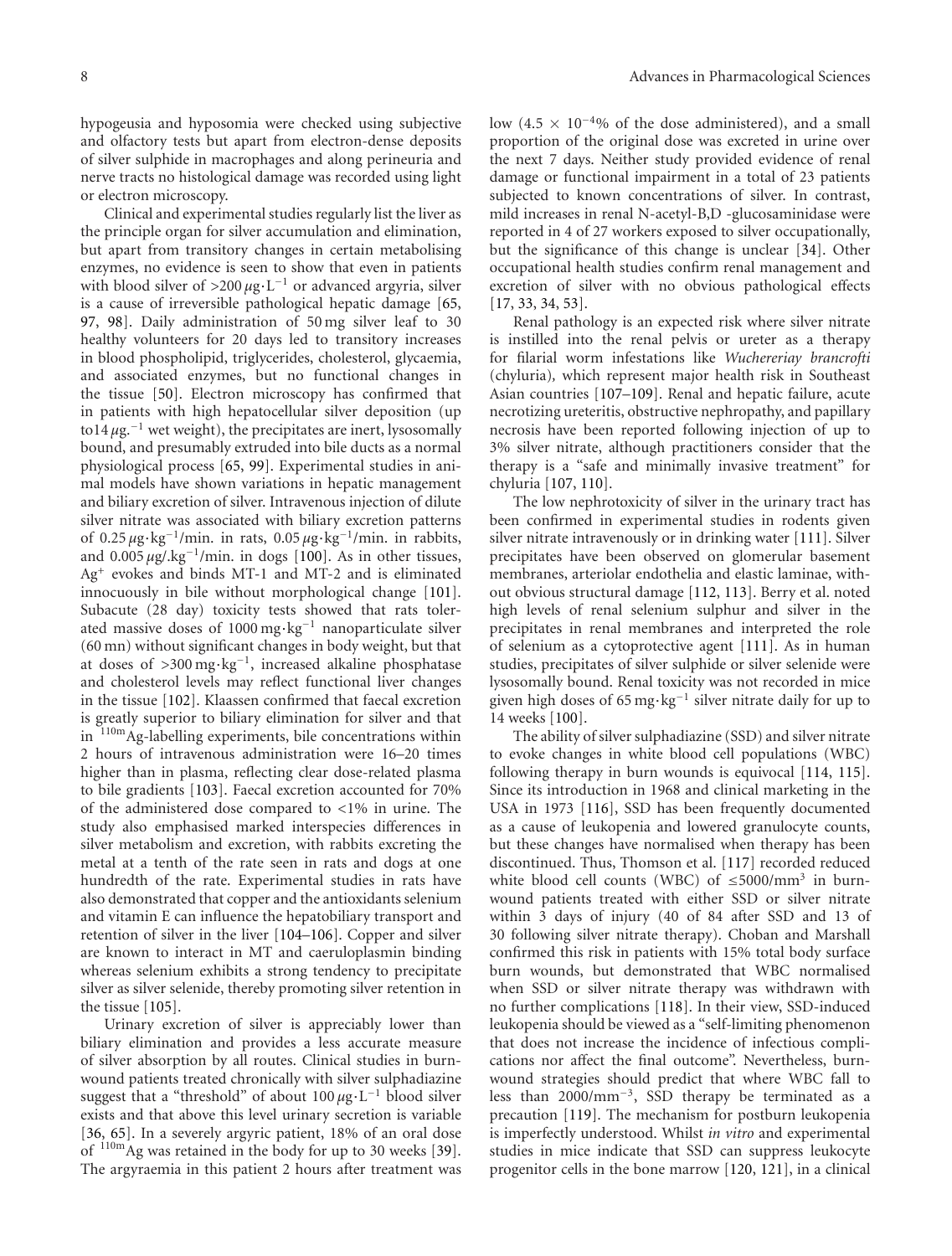situation SSD may be just one contributory factor. Burn stress or silver allergy may be partly responsible [121–123]. Leukopenia/neutropenia was reported in nine patients with a mean WBC of 2,680/mm<sup>3</sup> where SSD was associated with immature band forms in peripheral blood, but WBC normalised within 2-3 days [124]. Prospectively, a survey of opinion in 101 burn clinics in North America and review of published case reports indicated that postburn leukopenias attributable to SSD, silver nitrate, or other causes "hold little risk for the burn patient" [119].

Methaemaglobinaemia is a supposedly rare complication of 0.5% silver nitrate therapy in burn clinics, particularly in children [125]. The condition is attributable to alterations in the oxygen-carrying capacity of haemoglobin resulting from oxidation of ferrous iron (Fe<sup>++</sup>) to the ferric state  $(Fe^{+++})$  through the action of the nitrate anion [126], and not through Ag<sup>+</sup> absorption. Nitrate is reduced to nitrite by nitrate reductase activity of intestinal flora as a preliminary to methaemoglobin formation. The condition may be life threatening, but normal blood oxygenation is restored with intravenous therapy with methylene blue [127].

*3.4. Silver in Bone.* Bone toxicity is not widely recognised in the safety evaluation of silver and silver-containing products, but there are strong indications from *in vitro* models that Ag<sup>+</sup> interacts with and binds to the hydroxyapatite complex and can displace calcium and magnesium ions [128, 129]. Other research has demonstrated that Ag+ induces calcium release from the sarcoplasmic reticulum in skeletal muscle by acting on the calcium-release channels and calcium-pump mechanisms, presumably through oxidising sulphydryl groups [130]. Although this suggests that bone and possibly cartilage are vulnerable to prolonged release of Ag<sup>+</sup> used as an antibiotic in bone cements, orthopaedic pins, dental devices, and so forth, this has not been established so far. No cases of osteoporosis have been reported following long-term ingestion or inhalation of silver or -implantation of silver-coated or impregnated orthopaedic devices. Osteoblasts cultured in the presence of silver wire failed to show a statistically significant reduction in cell growth after 48 hours, although alkaline phosphatase activity was markedly depressed [131]. Silver salts of varying solubility—oxide, chloride, sulphate, or phosphate—were entirely biocompatible with osteogenesis in cultured rabbit bone, and foreign body reactions were minimal [132]. With the exception of the oxide, all seemed to maintain the compressive strength of rabbit bone, following implantation in paraspinal muscles (Silver-coated orthopaedic fixing pins designed for external fixation were entirely compatible with bony and periosseous tissues [133]. In a clinical situation, inappropriate use of a silver-impregnated bone cement led to a 1000-fold increase in argyraemia and silver in acetabular cavity of 103.3 *<sup>μ</sup>*g·L−1, but these high systemic and local silver concentrations were not associated with osteological damage in this patient [66, 67].

*3.5. Contact Allergy and Delayed Hypersensitivity.* Metal allergies present major problems in diagnosis in dermatology

clinics since most metals and metal salts are impure and contaminated by other metals like nickel, chromium, and cobalt with recognised risk [134, 135]. Allergy to silver is a known adverse effect of silver exposure in coinage, cosmetics, and in patients treated with silver nitrate, SSD, and sustained silver-release wound dressings to control wound infections, but a proportion of predisposed metal workers, jewellers, photographers, and other persons exposed to silver or silver salts occupationally may exhibit symptoms of delayed contact hypersensitivity [134]. The true extent of the problem is not known as diagnostic standard patch tests using 2% aq. silver nitrate are not routinely conducted except in health threatening situations.

Argyria or overt skin reactions do not arise through contact with metallic silver, but small amounts of Ag+ released in the presence of skin exudates or moisture are sufficient to evoke symptoms of contact sensitivity in predisposed persons [134]. Aged solutions of silver nitrate with greater ionisation were shown to be appreciably more allergenic than freshly prepared reagents [136]. Although argyria as a response to silver and colloidal silver preparation had been reported from the beginning of the 20th Century [137, 138], the first reported case of true allergy was seen in a 26-year-old man following use of colloidal silver (Argyrol) to treat asthma and hay fever [139]. Silver allergy was confirmed using scratch tests and intradermal injection of 0.05 ml of 1% silver nitrate. In more recent times, contact allergies to Ag<sup>+</sup> have been confirmed in occupational situations, and such conditions as "silver-workers finger", "silver-fulminate itch" (in explosives industry), and "silver coat dermatitis" have been recognised [140–142]. Numerous cases are reported of SSD-related allergic dermatoses, with confirmation using patch and photopatch testing [143, 144].

## **4. In Vitro Cytogenicity, Mutagenicity, and Carcinogenicity**

Cell culture systems have been developed in recent years as inexpensive means of examining intracellular metabolism of xenobiotic materials and mechanisms of cellular toxicity. *In vitro* tests have limited value in relation to *in vivo* assays discussed above for concentrations exceeding 5 ppm, and as far as I am aware, full preliminary screening for mutagenicity and carcinogenicity for silver and silver compounds has not been completed [145]. Published cytotoxicity tests and *in vivo* experience indicate unequivocally that silver is not carcinogenic in any tissue and should be placed in a "No Risk" category [146]. A large number of *in vitro* toxicity studies demonstrating the cytotoxic effects of metallic silver, silver sulphadiazine, or other silver compounds have been published in recent years, but observations in cultured fibroblasts, keratinocytes, and other human cell lines reflect the ability of  $Ag<sup>+</sup>$  to react with sulphydryl groups, other protein residues, and enzymes associated with cell membranes leading to denaturation, structural damage, and mitochondrial dysfunction, in much the same way to that seen in bacterial and fungal cells [1]. Fibroblasts tend to be more sensitive to Ag<sup>+</sup> than keratinocytes, but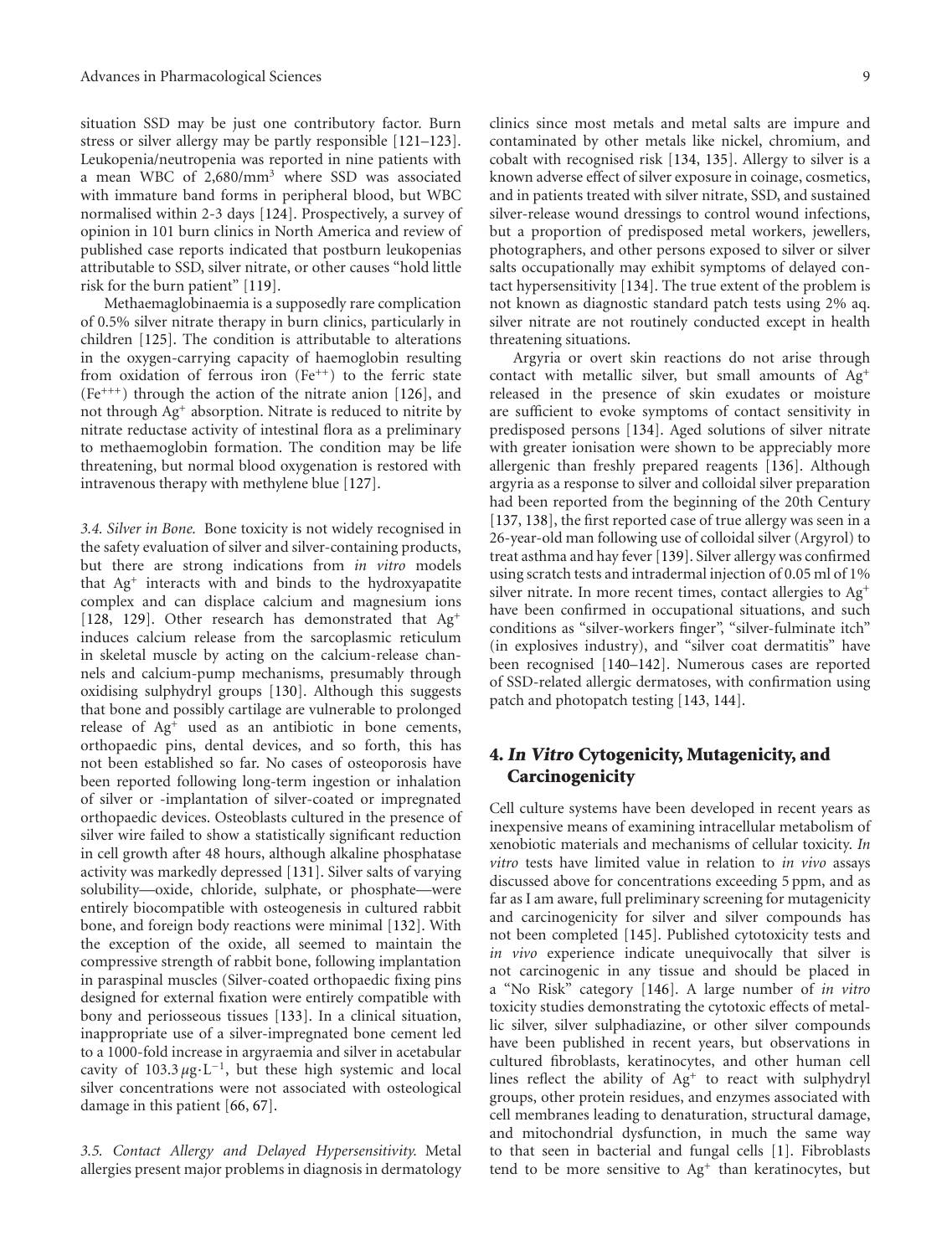silver toxicity in cultured cells may be influenced by the age of the donor and the composition of the culture medium [147]. Human diploid fibroblasts and fresh human donor dermal fibroblasts were inhibited by short-term exposure to silver sulphadiazine and impaired proliferation was associated with marked changes in cell morphology including cytoplasmic deterioration and degeneration of nuclei and cell organelles [148]. Growth factors including platelet-derived growth factor (PDGF), epidermal growth factor (EGF), and basic fibroblast growth factor (*β*-FGF) which modulate cell proliferation, migration, and functional maturation in epidermal repair following injury have been shown to cytoprotect dermal fibroblasts from injury by silver sulphadiazine, suggesting that cells activated by growth factors are more resistant to the toxic effects of silver antibiotic [14], but this is unconfirmed by clinical or *in vivo* studies.

## **5. Reproductive Toxicity and Teratogenicity**

Insufficient evidence is available presently to show that administration of silver or ionisable silver compounds in pregnancy is a cause of infertility, impaired foetal growth, or abnormal development in any species. Silver nitrate (1%) administered by intrauterine injection to 13 cynomolgus monkeys between 27 and 43 days of pregnancy caused early vaginal bleeding and termination of pregnancy but two of seven animals re-mated became pregnant again and delivered healthy offspring [149]. It is not known whether Ag<sup>+</sup> passes transplacentally to accumulate in the foetus.

#### **6. Nanotechnology and Nanocrystalline Silver**

The antibacterial and antifungal efficacy of silver in medical devices, clothing, wound dressings, and so forth is directly proportional to the release of Ag<sup>+</sup> and its availability to interact with cell membranes leading to lethality and inactivation of toxins produced [4]. Burrell has clearly identified the ionizing properties of metallic silver and silver compounds and shown that nanocrystalline particles (*<*20 mn diameter) exhibit a solubility of 70–100 *<sup>μ</sup>*g·mL−1, that is, up to 100-fold greater than metallic silver. He is of the opinion that these nanoparticles show specific physical and chemical properties which may influence their biological action. In his view, the "grain boundary region of crystals of *<*20 nm may represent a new state of solid matter" [4]. Differences in biological effect are illustrated in the antibacterial effects against *Pseudomonas aeruginosa* in culture and in the anti-inflammatory action of microcrystalline silver and silver nitrate in rodent models discussed above. Wound care products containing nanocrystalline silver (e.g., Acticoat, Smith & Nephew) have an acclaimed success in controlling infections in chronic wounds and ulcers [26]. However, further studies are necessary to determine whether the antibacterial and physiological effects are attributable to the silver ion *per se* or to the unique biological properties of the silver microcrystals.

Workers involved in production of nanocrystalline silver over an extended period are potentially at risk of inhaling microparticles leading to argyria and argyrosis unless stringent safety precautions (air filters, personal respirators, etc.) are followed [4]. Workers may be exposed to silver in the workplace unintentionally through hand to mouth transfer of materials or swallowing particles cleared from the respiratory tract. The National Institute of Safety and Health (NIOSH) is currently conducting research to determine the extent to which nanocrystalline silver poses a threat to exposed workers and under what circumstances and emphasising that presently no international standards have been introduced in the USA or elsewhere [150].

Specific toxicity studies and clinical trials have been conducted in relation to wound dressings including Acticoat containing nanocrystalline silver, where burn-wound patients exposed for up to 9 days exhibited increases in blood silver (56.8  $\mu$ g·L<sup>-1</sup>), which normalised to 0.8  $\mu$ g·L<sup>-1</sup> after 6 months [151]. Clinical studies are urgently required to examine the occupational risks associated with the use of highly dispersed nanocrystalline silver in general-purpose biocides, consumer products, electronics, metallurgy, and chemical catalysis [152, 153].

Laboratory evaluations of the toxicity of nanocrystalline silver are not numerous. Some have been discussed above in relation to the cytotoxicity and genotoxicity of silver particles in cultured lung fibroblasts and glioblastoma cells [154]. Silver is absorbed into cultured cells by a pinocytic mechanism, and as in bacteria and fungi, can be expected to interact with and precipitate with cytoplasmic proteins leading to cell death. Minimal cytotoxic concentrations reflect the subcellular proteins and Ag+-binding sites. Cultured cells exposed to silver particles at 6.25–50 *<sup>μ</sup>*g·mL−<sup>1</sup> showed altered cell shape and showed evidence of oxidative stress and increased lipid peroxidation [155]. Inhalation toxicity studies in rats conducted for Samsung Electronics Co. (Korea) have shown that the lungs and liver are principle target organs but that no effects were observable at environmental concentrations of 100 mg/m<sup>3</sup> [58, 59, 156]. Exposures at 133 mg/m<sup>3</sup> or  $515 \text{ mg/m}^3$  evoked inflammatory and granulomatous changes in the lung and bile duct hyperplasia.

### **7. Discussion**

The present paper emphasises that health risks associated with systemic absorption of silver as Ag<sup>+</sup> are low. Argyria and argyrosis are the principle observable changes associated with long-term exposure to ingestion or inhalation of metallic silver or ionisable silver compounds, but neither is life threatening or associated with irreversible tissue damage. It is debatable therefore whether these conditions should be classified as "toxic changes'', but it should be emphasised that severe long-lasting argyria and argyroses arising from unprotected occupational exposures to silver or unregulated consumption or inhalation of unregulated colloidal silver preparations can be profoundly disfiguring and a cause of serious psychological and personal problems and should not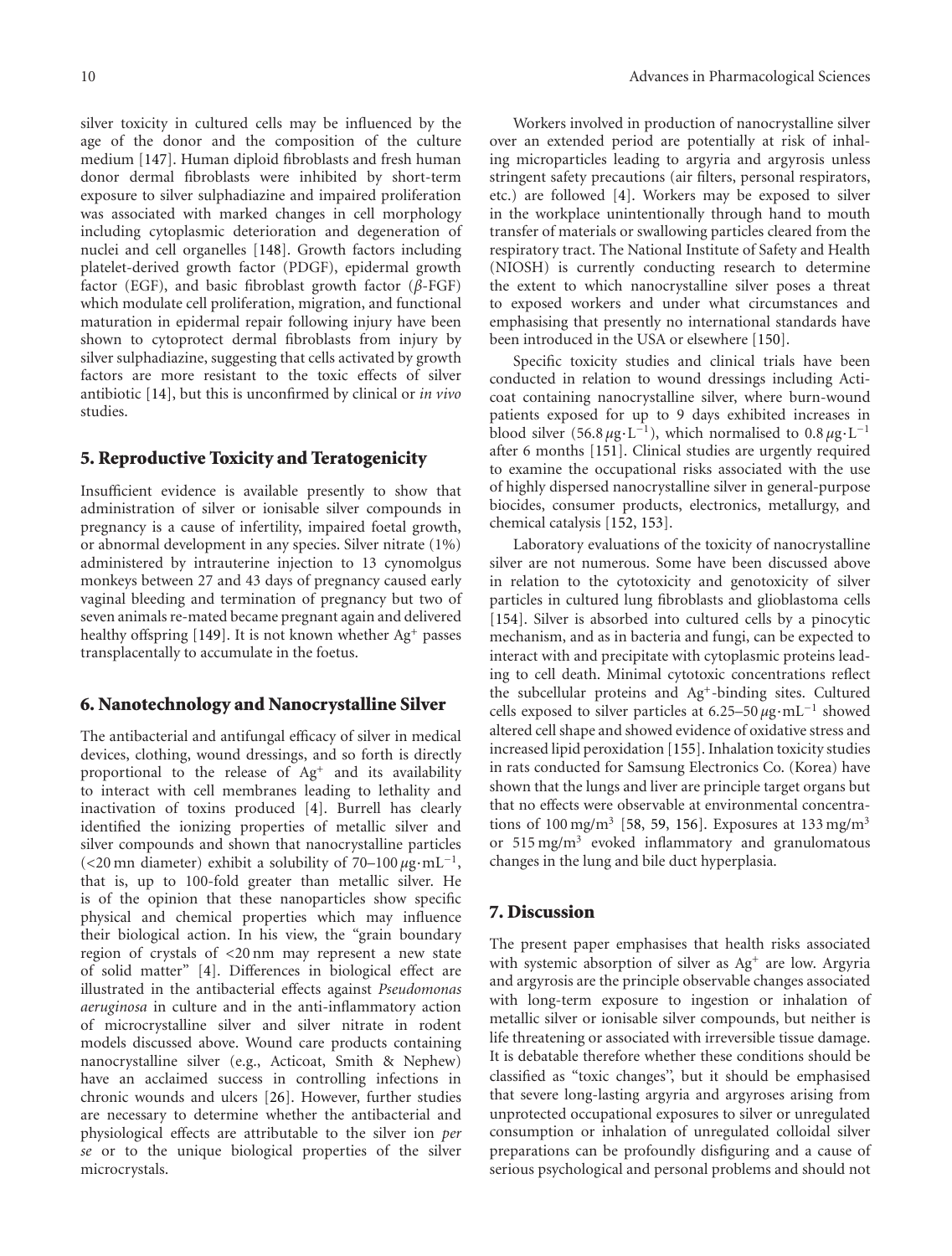be dismissed as irrelevant observations [18, 19, 38, 157, 158]. I have seen no unequivocal evidence to show that silver exerts morphological damage on neurological tissues [72, 73].

Clinical experience has shown that transitory changes in hepatic and renal enzyme systems in patients exposed to high clinical or environmental silver are of minimal toxic significance [17, 33, 65]. At the moment, there is no good evidence to show that silver accumulates preferentially in bone, influences significantly calcium-modulated events in the heart, skin, and other tissues, or is a putative cause of osteoporosis, but further clinical research is required. On the other hand, there is irrefutable evidence that silver like most other xenobiotic metals, can evoke delayed contact hypersensitivity reactions and allergy in predisposed persons and this should be viewed as potential toxic hazard, albeit that the extent of the risk is not known [134]. Animal models have provided little guidance as to potential risks associated with silver exposure or sensitivity to argyria in humans, but some have provided useful information on cellular management of the metal and the role of silver-binding and carrier proteins in cytoprotection and metabolism [1, 14, 31, 71, 72]. *In vitro* toxicity studies with silver exposed to fibroblasts, keratinocytes, or other cell lines have minimal relationship to *in vivo* experiments using recognised animal models, but they are useful in confirming the lack of mutagenicity or carcinogenic change attributable to silver.

Regulatory authorities have evaluated reference standards and exposure limits to metallic silver and soluble silver compounds in occupational health situations, drinking water, medical devices, wound dressings, and consumer products based on published data on argyria and/or argyrosis as the only tangible evidence of silver exposure [2, 3, 44, 100, 146, 150]. At the moment, there are no clear guidelines from case studies or occupational health reports to indicate a clear relationship between clinical or occupational exposure to silver, blood silver levels, or minimal body silver concentrations consistent with early signs of the condition. As East et al. [39] showed in only one patient, profound argyria resulting from 2 years exposure to silver acetate antismoking device was associated with total body accumulation of 6.4 g of silver, much of which was deposited in the skin 71.7  $\mu$ g·g<sup>-1</sup>. Although dermal silver concentrations were 8000-fold higher than normal reference values [159], the patient remained in apparent good health. Elsewhere, argyria in a burn patient treated with a sustained silver-release wound dressing was associated with blood silver levels of 107 *<sup>μ</sup>*g·kg−<sup>1</sup> and urinary silver of 28 *μ*g·kg<sup>-1</sup>, but no other changes [98]. Other studies claim that total body silver concentrations of 4-5 g can produce the clinical picture of argyria [160]. Fung and Bowen noted that in reported cases up to 1973, 365 cases of argyria had been referred to the US Food and Drug Administration and that a total body burden of 3.8 g elemental silver was required to evoke argyria [18]. It is emphasised that estimations of tissue and body silver in these older studies are considerably less accurate than those available these days using flameless thermal atomic absorption spectrophotometry or mass spectrometry with sensitivity of 1 *μ*g⋅L<sup>-1</sup> tissue silver measurement or lower (B. Sampson, personal communication) [36].

Opportunities these days to study silver intake as a cause of detectable argyric change are few, since silver compounds are not legally available for oral or enteric administration (other than silver acetate in antismoking devices) in many countries, and introduction of far-reaching international health and safety standards at work regulations greatly reduces the risk of chronic occupational exposure. Current exposure limits for metallic silver and ionisable silver compounds of  $0.01 \text{ mg/m}^3$  in air (silver levels in drinking water 0.10 mg·L−1) set by the National Institute for Occupational Safety and Health and the American Conference on Governmental Industrial Hygienists in environmental exposures and drinking water regulations of *<*0.10 mg. Ag·L−<sup>1</sup> (EPA) indicates that humans are unlikely to be exposed to sufficient silver in their food, drinking water, workplace, or in therapeutics in their lifetime to provoke symptoms of argyria  $[2, 3, 44, 161]$ . The amount of  $Ag<sup>+</sup>$ released from catheters, textiles, and wound dressings using silver for permitted antibiotic purposes is very low and probably of no toxicological significance, other than being a cause of allergy [1, 61]. However, indiscriminate ingestion or inhalation of colloidal silver preparations (with unspecified concentrations of ionisable silver) for infective and noninfective conditions still presents a real risk for argyria and argyrosis and associated psychological problems [162, 163]. Older studies frequently cited in calculating reference values for silver such as those conducted by Gaul and Staud [138] and Hill and Pillsbury [137] should be viewed with caution. The former discussed incidences of argyria in a total of 70 patients exposed intravenously to varying doses of the highly toxic antisyphilitic drug silver arsphenamine (for which the chemical formula and ionisation potential are still not resolved) and undisclosed colloidal silver preparations claimed that argyria developed after a total dose equivalent to 1.84 g of silver. Since the actual formulation of colloidal silver products available these days is not known, it is even less likely that the silver content of those available in 1935 was known. Hill and Pillsbury gave a lucid account of the clinical picture of argyria [137], but lacked the facility to examine fully the implications of silver exposure and the pathological features of the condition.

Silver should not be regarded as a cumulative poison [73]. Only in cases of chronic systemic silver overload situations where excretory mechanisms become saturated, does silver deposit in an inert fashion in lysosomal or intercellular sites, unrelated to tissue damage. In these situations, selenium serves as a major protective factor in precipitating the silver in a highly insoluble and hence inert form of silver selenide. Although some of this may be taken up in lysosomes in macrophages, the deposits are essentially long lived or permanent. Available knowledge indicates that in normal healthy people, argyraemias of *<sup>&</sup>lt;*<sup>3</sup> *<sup>μ</sup>*g·L−<sup>1</sup> are usual [36], and that raised levels are seen in persons occupationally exposed to the metal without suitable protective measures (face masks, etc.) [17, 33, 34, 53]. The inherent human risks of argyria through entering food chains presenting health risks to people living in areas highly polluted with silver residues from factory wastes as in the San Fransisco Bay region require urgent attention [164].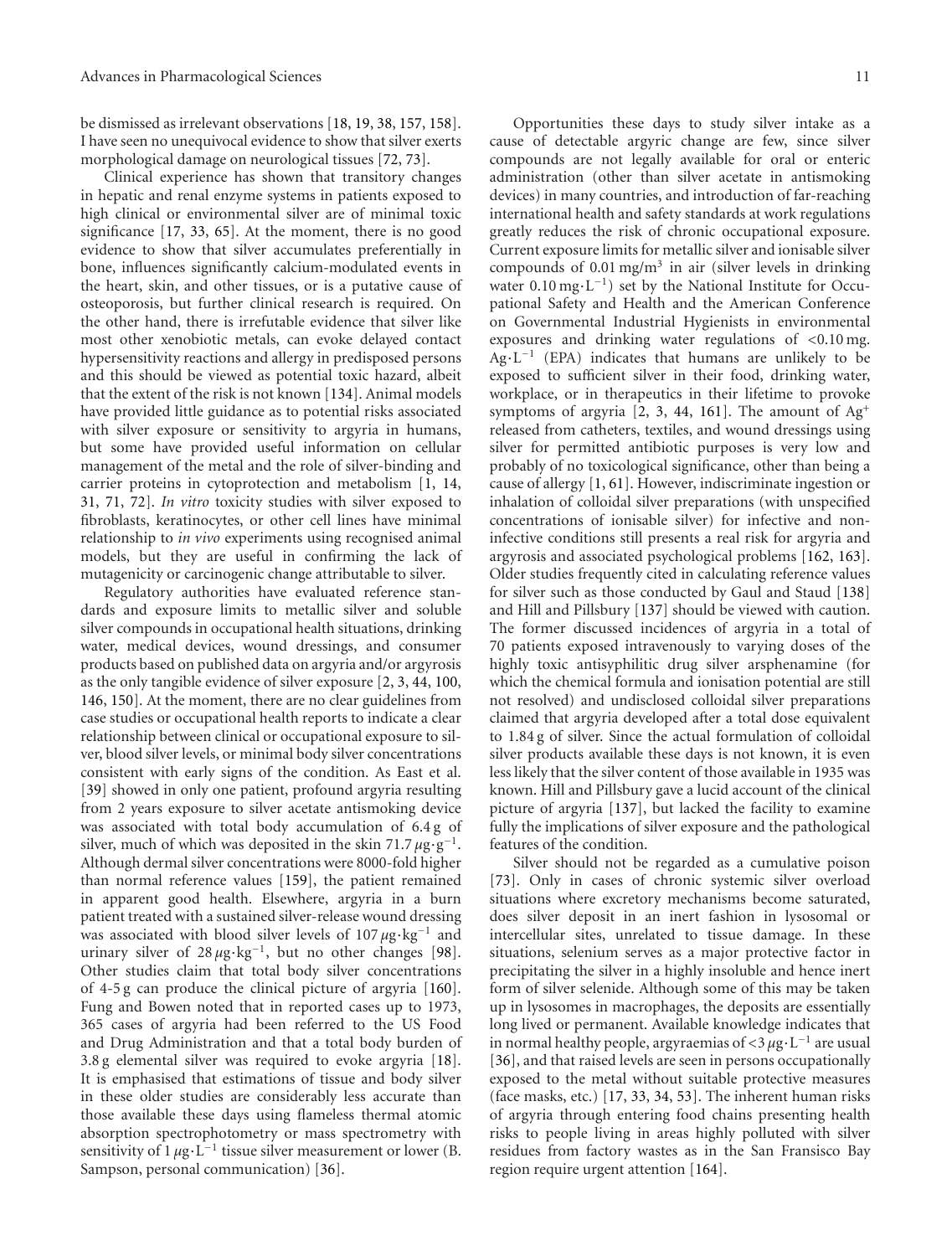### **Acknowledgment**

The author is grateful to Ciba Ag and BASF GmbH for their support.

## **References**

- [1] A. B. G. Lansdown, "Silver in health care: antimicrobial effects and safety in use," *Current Problems in Dermatology*, vol. 33, pp. 17–34, 2006.
- [2] U.S. EPA, "Drinking water criteria document for silver," Final Draft ECAO-CIN-026, The Office of Health and Environmental Assessment, Environmental Criteria and Assessment Office, Cincinnati, OH for the Office of Drinking Water, Washington, DC, USA, 1985.
- [3] P. L. Drake and K. J. Hazelwood, "Exposure-related health effects of silver and silver compounds: a review," *Annals of Occupational Hygiene*, vol. 49, no. 7, pp. 575–585, 2005.
- [4] R. E. Burrell, "A scientific perspective on the use of topical silver preparations," *Ostomy Wound Management*, vol. 49, no. 5, pp. 19–24, 2003.
- [5] A. B. Landsdown and A. Williams, "Bacterial resistance to silver in wound care and medical devices," *Journal of Wound Care*, vol. 16, no. 1, pp. 15–19, 2007.
- [6] A. D. Russell and W. B. Hugo, "Antimicrobial activity and action of silver," *Progress in Medicinal Chemistry*, vol. 31, pp. 351–370, 1994.
- [7] K. Von Nägeli, "On the oligodynamic phenomenon in living cells," *Denkschriften der Schweizerischen Naturforschenden Gesellschaft*, vol. 33, no. 1, pp. 174–182, 1893.
- [8] T. S. J. Elliott, "Role of antimicrobial central venous catheters for the prevention of associated infections," *Journal of Antimicrobial Chemotherapy*, vol. 43, no. 4, pp. 441–446, 1999.
- [9] B. R. Sharma, D. Harish, V. P. Singh, and S. Bangar, "Septicemia as a cause of death in burns: an autopsy study," *Burns*, vol. 32, no. 5, pp. 545–549, 2006.
- [10] F. Furno, K. S. Morley, B. Wong et al., "Silver nanoparticles and polymeric medical devices: a new approach to prevention of infection?" *Journal of Antimicrobial Chemotherapy*, vol. 54, no. 6, pp. 1019–1024, 2004.
- [11] H. H. Lara, N.V. Ayala-Nuñez, L. Ixtepan-Turrent, and C. Rodriguez-Padilla, "Mode of antiviral action of silver nanoparticles against HIV-1," *Journal of Nanobiotechnology*, vol. 8, article 1, 2010.
- [12] B. De Gusseme, L. Sintubin, L. Baert et al., "Biogenic silver for disinfection of water contaminated with viruses," *Applied and Environmental Microbiology*, vol. 76, no. 4, pp. 1082–1087, 2010.
- [13] A. B. Lansdown, A. Williams, S. Chandler, and S. Benfield, "Silver absorption and antibacterial efficacy of silver dressings," *Journal of Wound Care*, vol. 14, no. 4, pp. 155–160, 2005.
- [14] A. B. G. Lansdown, B. Sampson, P. Laupattarakasem, and A. Vuttivirojana, "Silver aids healing in the sterile skin wound: experimental studies in the laboratory rat," *British Journal of Dermatology*, vol. 137, no. 5, pp. 728–735, 1997.
- [15] J. M. Schierholz, J. Beuth, G. Pulverer et al., "Silvercontaining polymers," *Antimicrobial Agents and Chemotherapy*, vol. 43, no. 11, pp. 2819–2820, 1999.
- [16] T. Karlsmark, R. H. Agerslev, S. H. Bendz, J. R. Larsen, J. Roed-Petersen, and K. E. Andersen, "Clinical performance

of a new silver dressing, Contreet Foam, for chronic exuding venous leg ulcers," *Journal of Wound Care*, vol. 12, no. 9, pp. 351–354, 2003.

- [17] G. D. Di Vincenzo, C. J. Giordano, and L. S. Schriever, "Biologic monitoring of workers exposed to silver," *International Archives of Occupational and Environmental Health*, vol. 56, no. 3, pp. 207–215, 1985.
- [18] M. C. Fung and D. L. Bowen, "Silver products for medical indications: risk-benefit assessment," *Journal of Toxicology— Clinical Toxicology*, vol. 34, no. 1, pp. 119–126, 1996.
- [19] B. A. Bouts, "Images in clinical medicine. Argyria," *The New England Journal of Medicine*, vol. 340, no. 20, p. 1554, 1999.
- [20] S. H. Gulbranson, J. A. Hud Jr., and R. C. Hansen, "Argyria following the use of dietary supplements containing colloidal silver protein," *Cutis*, vol. 66, no. 5, pp. 373–374, 2000.
- [21] J. P. Marshall II and R. P. Schneider, "Systemic argyria secondary to topical silver nitrate," *Archives of Dermatology*, vol. 113, no. 8, pp. 1077–1079, 1977.
- [22] P. L. Nadworny, J. Wang, E. E. Tredget, and R. E. Burrell, "Anti-inflammatory activity of nanocrystalline silver in a porcine contact dermatitis model," *Nanomedicine: Nanotechnology, Biology, and Medicine*, vol. 4, no. 3, pp. 241–251, 2008.
- [23] K. C. Bhol and P. J. Schechter, "Topical nanocrystalline silver cream suppresses inflammatory cytokines and induces apoptosis of inflammatory cells in a murine model of allergic contact dermatitis," *British Journal of Dermatology*, vol. 152, no. 6, pp. 1235–1242, 2005.
- [24] K. C. Bhol and P. J. Schechter, "Effects of nanocrystalline silver (NPI 32101) in a rat model of ulcerative colitis," *Digestive Diseases and Sciences*, vol. 52, no. 10, pp. 2732–2742, 2007.
- [25] W. Boucher, J. M. Stern, V. Kotsinyan et al., "Intravesical nanocrystalline silver decreases experimental bladder inflammation," *Journal of Urology*, vol. 179, no. 4, pp. 1598–1602, 2008.
- [26] J. B. Wright, K. Lam, A. G. Buret, M. E. Olson, and R. E. Burrell, "Early healing events in a porcine model of contaminated wounds: effects of nanocrystalline silver on matrix metalloproteinases, cell apoptosis, and healing," *Wound Repair and Regeneration*, vol. 10, no. 3, pp. 141–151, 2002.
- [27] A. B. Lansdown and A. Williams, "How safe is silver in wound care?" *Journal of Wound Care*, vol. 13, no. 4, pp. 131–136, 2004.
- [28] R. Y. Hachem, K. C. Wright, A. Zermeno, G. P. Bodey, and I. I. Raad, "Evaluation of the silver iontophoretic catheter in an animal model," *Biomaterials*, vol. 24, no. 20, pp. 3619–3622, 2003.
- [29] M. J. Hoekstra, P. Hupkens, R. P. Dutrieux, M. M. C. Bosch, T. A. Brans, and R. W. Kreis, "A comparative burn wound model in the New Yorkshire pig for the histopathological evaluation of local therapeutic regimens: silver sulfadiazine cream as a standard," *British Journal of Plastic Surgery*, vol. 46, no. 7, pp. 585–589, 1993.
- [30] A. B. G. Lansdown, "Physiological and toxicological changes in the skin resulting from the action and interaction of metal ions," *Critical Reviews in Toxicology*, vol. 25, no. 5, pp. 397– 462, 1995.
- [31] A. B. G. Lansdown, B. Sampson, and A. Rowe, "Experimental observations in the rat on the influence of cadmium on skin wound repair," *International Journal of Experimental Pathology*, vol. 82, no. 1, pp. 35–41, 2001.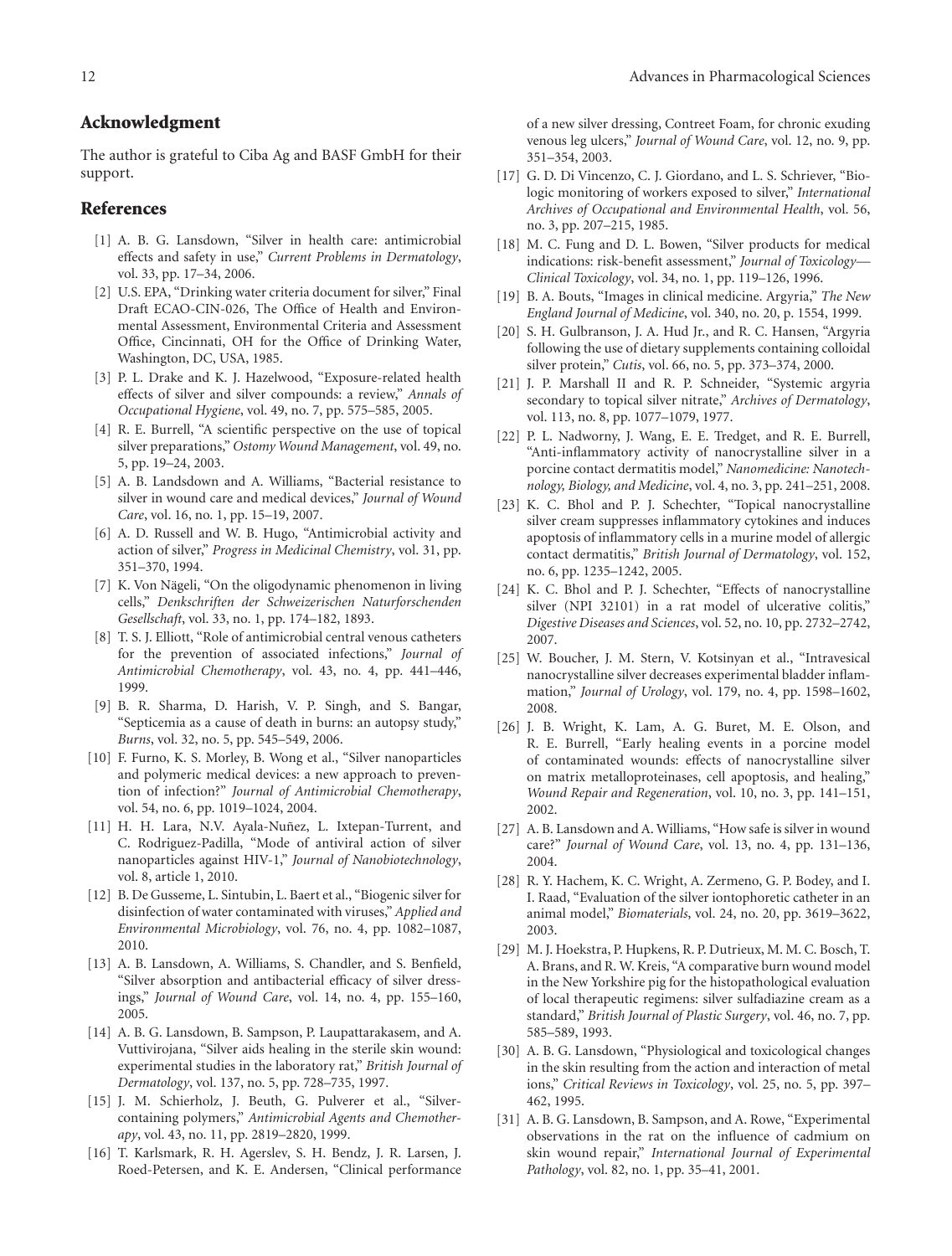- [32] B. Idson, "Hydration and percutaneous absorption," *Current Problems in Dermatology*, vol. 7, pp. 132–141, 1978.
- [33] K. D. Rosenman, N. Seixas, and I. Jacobs, "Potential nephrotoxic effects of exposure to silver," *British Journal of Industrial Medicine*, vol. 44, no. 4, pp. 267–272, 1987.
- [34] K. D. Rosenman, A. Moss, and S. Kon, "Argyria: clinical implications of exposure to silver nitrate and silver oxide," *Journal of Occupational Medicine*, vol. 21, no. 6, pp. 430–435, 1979.
- [35] N. Williams and I. Gardner, "Absence of symptoms in silver refiners with raised blood silver levels," *Occupational Medicine*, vol. 45, no. 4, pp. 205–208, 1995.
- [36] A. T. Wan, R. A. J. Conyers, C. J. Coombs, and J. P. Masterton, "Determination of silver in blood, urine, and tissues of volunteers and burn patients," *Clinical Chemistry*, vol. 37, no. 10, pp. 1683–1687, 1991.
- [37] C. D. Klaassen, "Biliary excretion of silver in the rat, rabbit, and dog," *Toxicology and Applied Pharmacology*, vol. 50, no. 1, pp. 49–55, 1979.
- [38] S. A. Armitage, M. A. White, and H. K. Wilson, "The determination of silver in whole blood and its application to biological monitoring of occupationally exposed groups," *Annals of Occupational Hygiene*, vol. 40, no. 3, pp. 331–338, 1996.
- [39] B. W. East, K. Boddy, E. D. Williams, D. Macintyre, and A. L. Mclay, "Silver retention, total body silver and tissue silver concentrations in argyria associated with exposure to an anti-smoking remedy containing silver acetate," *Clinical and Experimental Dermatology*, vol. 5, no. 3, pp. 305–311, 1980.
- [40] A. Viala, G. Gilles, J. M. Sauve, and J. P. Alibert, "Influence of dental amalgams on the concentration of mercury and silver in biological fluids and hair," *Toxicological European Research*, vol. 2, no. 1, pp. 47–53, 1979.
- [41] G. Drasch, H. J. Gath, E. Heissler, I. Schupp, and G. Roider, "Silver concentrations in human tissues, their dependence on dental amalgam and other factors," *Journal of Trace Elements in Medicine and Biology*, vol. 9, no. 2, pp. 82–87, 1995.
- [42] A. O. Gettler, A. Rhoads, and A. Weiss, "A contribution to pathology of generalised argyria with a discussion on the fate of silver in the human body," *American Journal of Pathology*, vol. 3, pp. 631–652, 1927.
- [43] A. Hambidge, "Reviewing efficacy of alternative water treatment techniques," *Health Estate*, vol. 55, no. 6, pp. 23–25, 2001.
- [44] World Health Organisation, "Silver in drinking water: Background document for the development of WHO Guidelines for Drinking Water Quality," WHO, Geneva, Switzerland, WHO/SDE/WSH/03.04/14, 1996.
- [45] P. van Hasselt, B. A. Gashe, and J. Ahmad, "Colloidal silver as an antimicrobial agent: fact or fiction?" *Journal of Wound Care*, vol. 13, no. 4, pp. 154–155, 2004.
- [46] U.S., Department of Health and Human Services, "Over-thecounter drug products containing colloidal silver ingredient or silver salts," *Federal Register*, vol. 64, no. 158, pp. 44653– 44658, 1996.
- [47] M. C. Fung, M. Weintraub, and D. L. Bowen, "Colloidal silver proteins marketed as health supplements," *Journal of the American Medical Association*, vol. 274, no. 15, pp. 1196– 1197, 1995.
- [48] H. Blumberg and T. N. Carey, "Argyraemia: detection of unsuspected and obscure argyria by the spectrographic demonstration of high blood silver," *Journal of the American Medical Association*, vol. 103, pp. 1521–1524, 1934.
- [49] S. D. M. Humphreys and P. A. Routledge, "The toxicology of silver nitrate," *Adverse Drug Reactions and Toxicological Reviews*, vol. 17, no. 2-3, pp. 115–143, 1998.
- [50] D. C. Sharma, P. Sharma, and S. Sharma, "Effect of silver leaf on circulating lipids and cardiac and hepatic enzymes," *Indian Journal of Physiology and Pharmacology*, vol. 41, no. 3, pp. 285–288, 1997.
- [51] J. E. Furchner, C. R. Richmond, and G. A. Drake, "Comparative metabolism of radionuclides in mammals-IV. Retention of silver-110m in the mouse, rat, monkey, and dog," *Health Physics*, vol. 15, no. 6, pp. 505–514, 1968.
- [52] S. S. Bleehen, D. J. Gould, C. I. Harrington, T. E. Durrant, D. N. Slater, and J. C. Underwood, "Occupational argyria; light and electron microsopic studies and X-ray microanalysis," *British Journal of Dermatology*, vol. 104, no. 1, pp. 19–26, 1981.
- [53] J. W. Pifer, B. R. Friedlander, R. T. Kintz, and D. K. Stockdale, "Absence of toxic effects in silver reclamation workers," *Scandinavian Journal of Work, Environment and Health*, vol. 15, no. 3, pp. 210–221, 1989.
- [54] H. J. Barrie and J. E. Harding, "Argyro-siderosis of the lungs in silver finishers," *British Journal of Industrial Medicine*, vol. 4, pp. 225–229, 1947.
- [55] D. Newton and A. Holmes, "A case of accidental inhalation of zinc-65 and silver-110m," *Radiation Research*, vol. 29, no. 3, pp. 403–412, 1966.
- [56] N. R. Panyala, E. M. Peña-Méndez, and J. Havel, "Silver or silver nanoparticles: a hazardous threat to the environment and human health?" *Journal of Applied Biomedicine*, vol. 6, no. 3, pp. 117–129, 2008.
- [57] R. F. Phalen, R. C. Mannix, and R. T. Drew, "Inhalation exposure methodology," *Environmental Health Perspectives*, vol. 56, pp. 23–34, 1984.
- [58] J. H. Ji, J. H. Jung, I. J. Yu, and S. S. Kim, "Long-term stability characteristics of metal nanoparticle generator using small ceramic heater for inhalation toxicity studies," *Inhalation Toxicology*, vol. 19, no. 9, pp. 745–751, 2007.
- [59] J. H. Sung, J. H. Ji, J. U. Yoon et al., "Lung function changes in Sprague-Dawley rats after prolonged inhalation exposure to silver nanoparticles," *Inhalation Toxicology*, vol. 20, no. 6, pp. 567–574, 2008.
- [60] J. J. Hostynek, R. S. Hinz, C. R. Lorence, M. Price, and R. H. ´ Guy, "Metals and the skin," *Critical Reviews in Toxicology*, vol. 23, no. 2, pp. 171–235, 1993.
- [61] U.-C. Hipler and P. Elsner, Eds., *Biofunctional Textiles and the Skin*, Karger, Basel, Switzerland, 2006.
- [62] O. Nørgaard, "Investigations with radioactive <sup>111</sup>Ag into resorption of silver through human skin," *Acta Dermato-Venereologica*, vol. 34, pp. 415–419, 1954.
- [63] F. F. Larese, F. D'Agostin, M. Crosera et al., "Human skin penetration of silver nanoparticles through intact and damaged skin," *Toxicology*, vol. 255, no. 1-2, pp. 33–37, 2009.
- [64] E. Skog and J. E. Wahlberg, "A comparative investigation of the percutaneous absorption of metal compounds in the guinea pig by means of radioactive isotopes 51Cr,58 Co,65 Zn,110m Ag,115m Cd,203 Hg," *Journal of Investigative Dermatology*, vol. 43, pp. 187–192, 1964.
- [65] C. J. Coombs, A. T. Wan, J. P. Masterton, R. A. J. Conyers, J. Pedersen, and Y. T. Chia, "Do burn patients have a silver lining?" *Burns*, vol. 18, no. 3, pp. 179–184, 1992.
- [66] E. Sudmann, H. Vik, M. Rait et al., "Systemic and local silver accumulation after total hip replacement using silverimpregnated bone cement," *Medical Progress through Technology*, vol. 20, no. 3-4, pp. 179–184, 1994.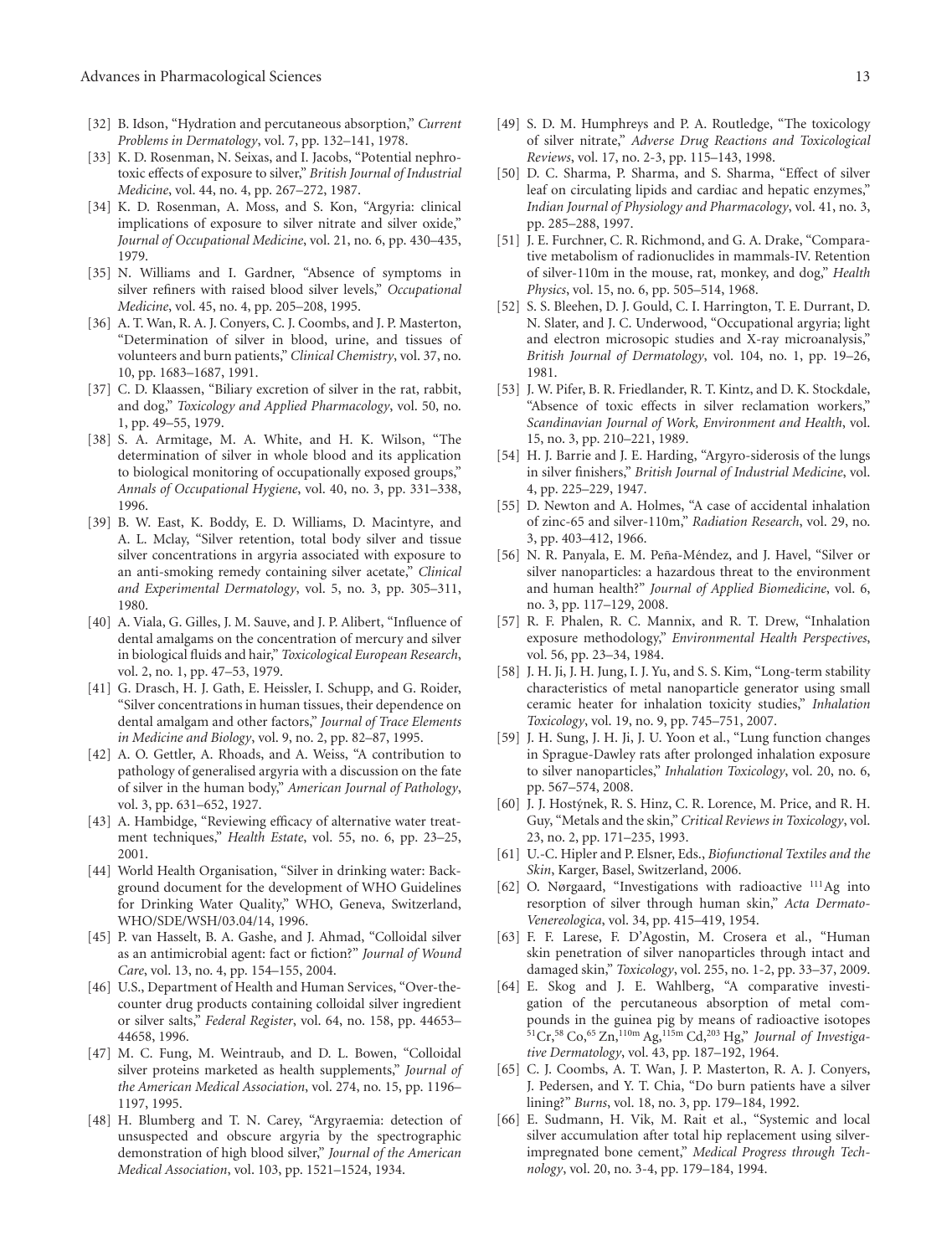- [68] D. Langanki, M. F. Ogle, J. D. Cameron, R. A. Lirtzman, R. F. Schroeder, and M. W. Mirsch, "Evaluation of a novel bioprosthetic heart valve incorporating anticalcification and antimicrobial technology in a sheep model," *Journal of Heart Valve Disease*, vol. 7, no. 6, pp. 633–638, 1998.
- [69] Y. Tanita, T. Kato, K. Hanada, and H. Tagami, "Blue macules of localized argyria caused by implanted acupuncture needles. Electron microscopy and roentgenographic microanalysis of deposited metal," *Archives of Dermatology*, vol. 121, no. 12, pp. 1550–1552, 1985.
- [70] S. Sato, H. Sueki, and A. Nishijima, "Two unusual cases of argyria: the application of an improved tissue processing method for X-ray microanalysis of selenium and sulphur in silver-laden granules," *British Journal of Dermatology*, vol. 140, no. 1, pp. 158–163, 1999.
- [71] A. B. G. Lansdown, "Metallothioneins: potential therapeutic aids for wound healing in the skin," *Wound Repair and Regeneration*, vol. 10, no. 3, pp. 130–132, 2002.
- [72] A. B. G. Lansdown, "Critical observations on the neurotoxicity of silver," *Critical Reviews in Toxicology*, vol. 37, no. 3, pp. 237–250, 2007.
- [73] W. Zheng, M. Aschner, and J.-F. Ghersi-Egea, "Brain barrier systems: a new frontier in metal neurotoxicological research," *Toxicology and Applied Pharmacology*, vol. 192, no. 1, pp. 1– 11, 2003.
- [74] W. R. Buckley and C. J. Terhaar, "The skin as an excretory organ in Argyria," *Transactions of the St. Johns Hospital Dermatological Society*, vol. 59, no. 1, pp. 39–44, 1973.
- [75] T. Matsumura, M. Kumakiri, A. Ohkawara, H. Himeno, T. Numata, and R. Adachi, "Detection of selenium in generalized and localized argyria: report of four cases with X-ray microanalysis," *Journal of Dermatology*, vol. 19, no. 2, pp. 87–93, 1992.
- [76] J. P. Berry and P. Galle, "Selenium and kidney deposits in experimental argyria. Electron microscopy and microanalysis," *Pathologie Biologie*, vol. 30, no. 3, pp. 136–140, 1982.
- [77] J. Aaseth, A. Olsen, J. Halse, and T. Hovig, "Argyria—tissue deposition of silver as selenide," *Scandinavian Journal of Clinical and Laboratory Investigation*, vol. 41, no. 3, pp. 247– 251, 1981.
- [78] W. R. Buckley, C. F. Oster, and D. W. Fassett, "Localized argyria. II. Chemical nature of the silver containing particles," *Archives of Dermatology*, vol. 92, no. 6, pp. 697–705, 1965.
- [79] M. Westhofen and H. Schafer, "Generalised argyrosis in man: neuratological, ultrastructural and X-ray microanalytical findings," *Archives of Otolaryngology*, vol. 243, pp. 260–264, 1986.
- [80] H. Steininger, E. Langer, and P. Stommer, "Generalised argyria," *Deutsche Medizinische Wochenschrift*, vol. 115, no. 17, pp. 657–662, 1990.
- [81] A. P. Moss, A. Sugar, and N. A. Hargett, "The ocular manifestations and functional effects of occupational argyrosis," *Archives of Ophthalmology*, vol. 97, no. 5, pp. 906–908, 1979.
- [82] L. Zografos, S. Uffer, and L. Chamot, "Unilateral conjunctival-corneal argyrosis simulating conjunctival melanoma," *Archives of Ophthalmology*, vol. 121, no. 10, pp. 1483–1487, 2003.
- [83] J. Frei, B. Schroder, J. Messerli, A. Probst, and P. Meyer, "Localized argyrosis 58 years after strabismus operation—an ophthalmological rarity," *Klinische Monatsblatter fur Augenheilkunde*, vol. 218, pp. 61–63, 2001.
- [84] N. Williams, "Longitudinal medical surveillance showing lack of progression of argyrosis in a silver refiner," *Occupational Medicine*, vol. 49, no. 6, pp. 397–399, 1999.
- [85] K. S. F. Credé, *Die Verhütung der Augenentzündung der Neugeborenen (Ophthalmoblenerrhoea neonatorum) der haufigsten und wichtigsten Ursache der Blindheit*, A. Hirschwald, Berlin, Germany, 1884.
- [86] K. U. Loeffler and W. R. Lee, "Argyrosis of the lacrimal sac," *Graefe's Archive for Clinical and Experimental Ophthalmology*, vol. 225, no. 2, pp. 146–150, 1987.
- [87] Z. A. Karcioglu and D. R. Caldwell, "Corneal argyrosis: histologic, ultrastructural and microanalytic study," *Canadian Journal of Ophthalmology*, vol. 20, no. 7, pp. 257–260, 1985.
- [88] M. J. Gallardo, J. B. Randleman, K. M. Price et al., "Ocular argyrosis after long-term self-application of eyelash tint," *American Journal of Ophthalmology*, vol. 141, no. 1, pp. 198– 200, 2006.
- [89] V. Sánchez-Huerta, G. de Wit-Carter, E. Hernández-Quintela, and R. Naranjo-Tackman, "Occupational corneal argyrosis in art silver solderers," *Cornea*, vol. 22, no. 7, pp. 604–611, 2003.
- [90] U. Schlötzer-Schrehardt, L. M. Holbach, C. Hofmann-Rummelt, and G. O. H. Naumann, "Multifocal corneal argyrosis after an explosion injury," *Cornea*, vol. 20, no. 5, pp. 553–557, 2001.
- [91] M. W. Scroggs, J. S. Lewis, and A. D. Proia, "Corneal argyrosis associated with silver soldering," *Cornea*, vol. 11, no. 3, pp. 264–269, 1992.
- [92] R. M. Stein, W. M. Bourne, and T. J. Liesegang, "Silver nitrate injury to the cornea," *Canadian Journal of Ophthalmology*, vol. 22, no. 5, pp. 279–281, 1987.
- [93] P. A. Laughrea, J. J. Arentsen, and P. R. Laibson, "Iatrogenic ocular silver nitrate burn," *Cornea*, vol. 4, no. 1, pp. 47–50, 1985.
- [94] W. M. Grant, *Toxicology of the Eye*, Charles C Thomas, Springfield, Ill, USA, 3rd edition, 1986.
- [95] C. Hanna, F. T. Fraunfelder, and J. Sanchez, "Ultrastructural study of argyrosis of the cornea and conjunctiva," *Archives of Ophthalmology*, vol. 92, no. 1, pp. 18–22, 1974.
- [96] G. Schirner, N. F. Schrage, S. Salla, et al., "Silver nitrate burn after Credé's preventive treatment. A roentgen analytic and scanning electron microscope study," *Klinische Monatsblatter fur Augenheilkunde*, vol. 199, pp. 283–291, 1991.
- [97] R. J. Pariser, "Generalized argyria. Clinicopathologic features and histochemical studies," *Archives of Dermatology*, vol. 114, no. 3, pp. 373–377, 1978.
- [98] M. Trop, M. Novak, S. Rodl, B. Hellbom, W. Kroell, and W. Goessler, "Silver-coated dressing acticoat caused raised liver enzymes and argyria-like symptoms in burn patient," *The Journal of Trauma*, vol. 60, no. 3, pp. 648–652, 2006.
- [99] R. R. Baxter, "Topical use of 15 silver sulphadiazine," in *Contemporary Burn Management*, H. C. Polk and G. H. Stone, Eds., pp. 217–225, Little Brown, Boston, Mass, USA, 1971.
- [100] U.S. Environmental Protection Agency, "Integrated risk information system (IRIS)," Environmental Criteria and Assessment Office of Environmental Assessment, Cincinnati, Ohio, USA, 1992.
- [101] A. J. Zelazowski, Z. Gasyna, and M. J. Stillman, "Silver binding to rabbit liver metallothionein. Circular dichroism and emission study of silver-thiolate cluster formation with apometallothionein and the *α* and *β* fragments," *Journal of Biological Chemistry*, vol. 264, no. 29, pp. 17091–17099, 1989.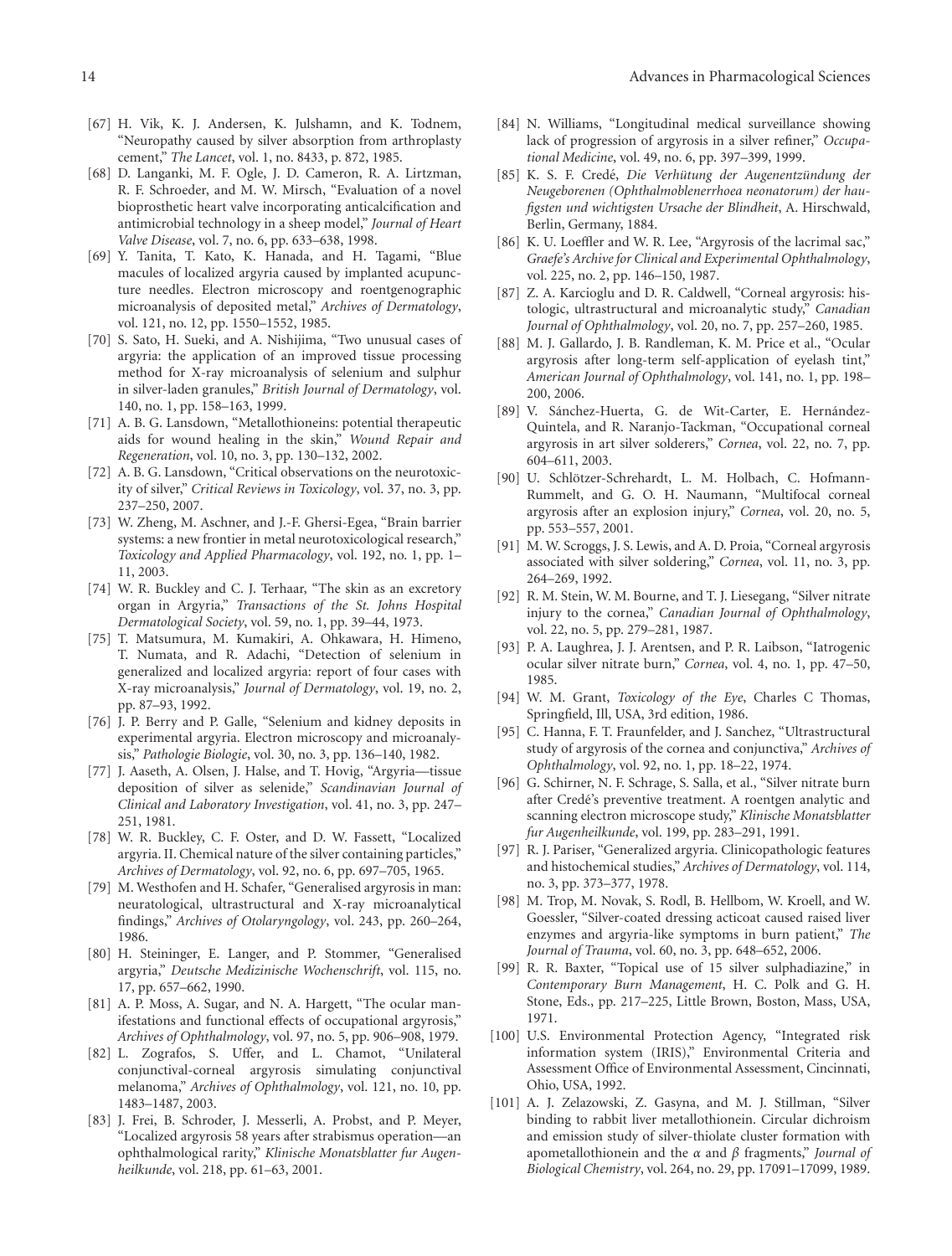- [102] Y. S. Kim, J. S. Kim, H. S. Cho et al., "Twenty-eight-day oral toxicity, genotoxicity, and gender-related tissue distribution of silver nanoparticles in Sprague-Dawley rats," *Inhalation Toxicology*, vol. 20, no. 6, pp. 575–583, 2008.
- [103] C. D. Klaassen, "Biliary excretion of silver in the rat, rabbit, and dog," *Toxicology and Applied Pharmacology*, vol. 50, no. 1, pp. 49–55, 1979.
- [104] J. Alexander and J. Aaseth, "Hepatobiliary transport and organ distribution of silver in the rat as influenced by selenite," *Toxicology*, vol. 21, no. 3, pp. 179–186, 1981.
- [105] N. Suguwara and C. Suguwara, "Competition between copper ands silver in Fischer rats with a normal copper metabolism and in Long Evans Cinnamon rats with abnormal copper metabolism," *Archives of Toxicology*, vol. 74, pp. 190–195, 2000.
- [106] A. T. Diplock, C. P. Caygill, E. H. Jeffery, and C. Thomas, "The nature of the acid-volatile selenium in the liver of the male rat," *Biochemical Journal*, vol. 134, no. 1, pp. 283–293, 1973.
- [107] S. R. Vijan, M. A. Keating, and A. F. Althausen, "Ureteral stenosis after silver nitrate instillation in the treatment of essential hematuria," *Journal of Urology*, vol. 139, no. 5, pp. 1015–1016, 1988.
- [108] A. A. Kulkarni, M. S. Pathak, and R. A. Sirsat, "Fatal renal and hepatic failure following silver nitrate instillation for treatment of chyluria," *Nephrology Dialysis Transplantation*, vol. 20, pp. 1276–1277, 2005.
- [109] A. Mandhani, R. Kapoor, R. K. Gupta, and H. S. G. Rao, "Can silver nitrate instillation for the treatment of chyluria be fatal?" *British Journal of Urology*, vol. 82, no. 6, pp. 926– 927, 1998.
- [110] C.-M. Su, Y.-C. Lee, W.-J. Wu, H.-L. Ke, Y.-H. Chou, and C.-H. Huang, "Acute necrotizing ureteritis with obstructive uropathy following instillation of silver nitrate in chyluria: a case report," *Kaohsiung Journal of Medical Sciences*, vol. 20, no. 10, pp. 512–515, 2004.
- [111] J. P. Berry, R. Dennebouy, M. Chaintreau, F. Dantin, G. Slodzian, and P. Galle, "Scanning ion microscopy mapping of basement membrane elements and arterioles in the kidney after selenium-silver interaction," *Cellular and Molecular Biology*, vol. 41, no. 2, pp. 265–270, 1995.
- [112] J. P. Berry, L. Zhang, and P. Galle, "Interaction of selenium with copper, silver, and gold salts. Electron microprobe study," *Journal of Submicroscopic Cytology and Pathology*, vol. 27, no. 1, pp. 21–28, 1995.
- [113] F. Walker, "The deposition of silver in glomerular basement membrane," *Virchows Archiv B*, vol. 11, no. 1, pp. 90–96, 1972.
- [114] H. H. Caffee and H. G. Bingham, "Leukopenia and silver sulfadiazine," *Journal of Trauma*, vol. 22, no. 7, pp. 586–587, 1982.
- [115] G. L. Gillies and T. J. Beaulieu, "Leukopenia secondary to sulphadiazine silver," *Journal of the American Medical Association*, vol. 241, pp. 1928–1929, 1979.
- [116] C. L. Fox Jr., "Silver sulfadiazine—a new topical therapy for Pseudomonas in burns. Therapy of Pseudomonas infection in burns," *Archives of Surgery*, vol. 96, no. 2, pp. 184–188, 1968.
- [117] P. D. Thomson, N. P. Moore, T. L. Rice, and J. K. Prasad, "Leukopenia in acute thermal injury: evidence against topical silver sulfadiazine as the causative agent," *Journal of Burn Care and Rehabilitation*, vol. 10, no. 5, pp. 418–420, 1989.
- [118] P. S. Choban and W. J. Marshall, "Leukopenia secondary to silver sulfadiazine: frequency, characteristics and clinical consequences," *American Surgeon*, vol. 53, no. 9, pp. 515–517, 1987.
- [119] F. W. Fuller and P. E. Engler, "Leukopenia in non-septic born wound patients receiving topical 1% silver sulphadiazine cream therapy: survey," *Journal of Burn Care & Rehabilitation*, vol. 9, pp. 606–609, 1988.
- [120] K. Nordlind, "Further studies on the ability of different metal salts to influence the DNA synthesis of human lymphoid cells," *International Archives of Allergy and Applied Immunology*, vol. 79, no. 1, pp. 83–85, 1986.
- [121] R. L. Gamelli, T. P. Paxton, and M. O'Reilly, "Bone marrow toxicity by silver sulfadiazine," *Surgery Gynecology and Obstetrics*, vol. 177, no. 2, pp. 115–120, 1993.
- [122] C. K. Chan, F. Jarrett, and J. A. Moylan, "Acute leukopenia as an allergic reaction to silver sulfadiazine in burn patients," *Journal of Trauma*, vol. 16, no. 5, pp. 395–396, 1976.
- [123] J. Viala, L. Simon, C. Le Pommelet, L. Philippon, D. Devictor, and G. Huault, "Agranulocytasis associated with silver sulfadiazine therapy in a 2- month old infant," *Archives de Pediatrie*, vol. 4, no. 11, pp. 1103–1106, 1997.
- [124] F. Jarrett, S. Ellerbe, and R. Demling, "Acute leukopenia during topical burn therapy with silver sulfadiazine," *American Journal of Surgery*, vol. 135, no. 6, pp. 818–819, 1978.
- [125] T.-D. Chou, N. S. Gibran, K. Urdahl, E. Y. Lin, D. M. Heimbach, and L. H. Engrav, "Methemoglobinemia secondary to topical silver nitrate therapy—a case report," *Burns*, vol. 25, no. 6, pp. 549–552, 1999.
- [126] T. C. Marrs and S. Warren, "Haematology and toxicology," in *General and Applied Toxicology*, B. Ballantyne, T. C. Marrs, and T. Sylversen, Eds., pp. 383–399, John Wiley & Sons, Chichester, UK, 2nd edition, 2000.
- [127] S. M. Bradberry, "Occupational methaemoglobinaemia: mechanisms of production, features, diagnosis and management including the use of methylene blue," *Toxicological Reviews*, vol. 22, no. 1, pp. 13–27, 2003.
- [128] G. W. Gould, J. Colyer, J. M. East, and A. G. Lee, "Silver ions trigger  $Ca^{2+}$  release by interaction with the  $Ca^{2+}$ -Mg2+)-ATPase in reconstituted systems," *Journal of Biological Chemistry*, vol. 262, no. 16, pp. 7676–7679, 1987.
- [129] A. B. G. Lansdown, "Cartilage and bone as target tissues for toxic materials," in *General and Applied Toxicology*, B. Ballantyne, T. C. Marrs, and T. Sylversen, Eds., vol. 3, pp. 1491–1524, John Wiley & Sons, Chichester, UK, 2009.
- [130] R. Tupling and H. J. Green, "Silver ions induce  $Ca^{2+}$  release from the SR in vitro by acting on the  $Ca^{2+}$  release channel and the Ca<sup>2+</sup> pump," *Journal of Applied Physiology*, vol. 92, no. 4, pp. 1603–1610, 2002.
- [131] M. C. Cortizo, M. F. L. De Mele, and A. M. Cortizo, "Metallic dental material biocompatibility in osteoblastlike cells: correlation with metal ion release," *Biological Trace Element Research*, vol. 100, no. 2, pp. 151–168, 2004.
- [132] J. A. Spadaro, D. A. Webster, and R. O. Becker, "Silver polymethyl methacrylate antibacterial bone cement," *Clinical Orthopaedics and Related Research*, vol. 143, pp. 266–270, 1979.
- [133] M. Bosetti, A. Massè, E. Tobin, and M. Cannas, "Silver coated materials for external fixation devices: in vitro biocompatibility and genotoxicity," *Biomaterials*, vol. 23, no. 3, pp. 887– 892, 2002.
- [134] A. A. Fisher, *Contact Dermatitis*, Lea and Febiger, Philadelphia, Pa, USA, 1987.